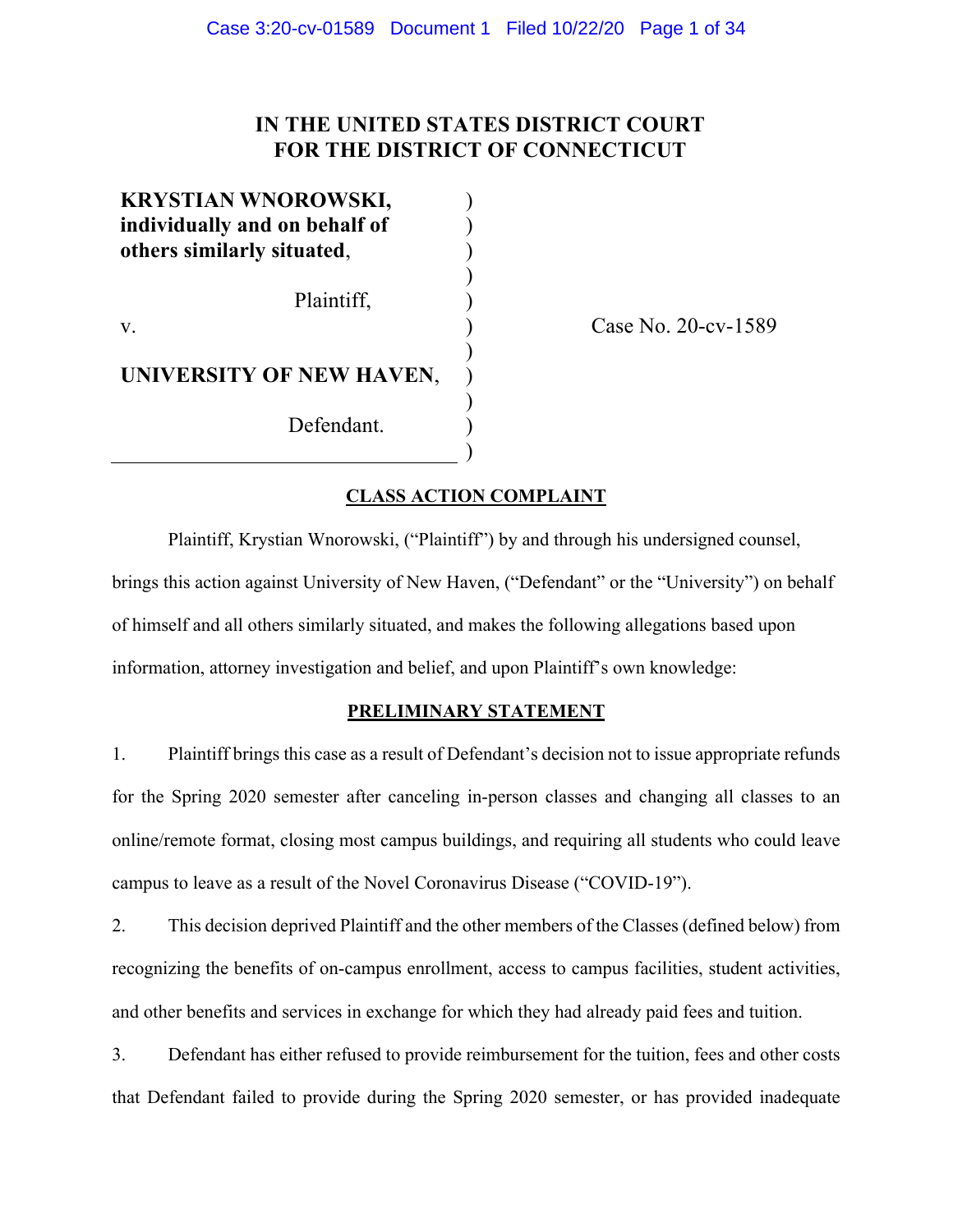### Case 3:20-cv-01589 Document 1 Filed 10/22/20 Page 2 of 34

and/or arbitrary reimbursement that does not fully compensate Plaintiff and members of the Classes for their loss.

4. This action seeks refunds of the amount Plaintiff and other members of the Classes are owed on a *pro-rata* basis, together with other damages as pled herein.

### **PARTIES**

5. Defendant University of New Haven is an institution of higher learning located in West Haven, Connecticut.

6. Upon information and belief, Defendant has an estimated endowment that exceeds \$130 Million.

7. Moreover, Defendant was allocated more than \$4.6 million of federal stimulus under the CARES Act.<sup>1</sup>

8. From this federal bailout, Defendant has allocated only \$2.3 million (the bare minimum required by law) to student relief grants, and has announced that it will keep the other \$2.3 million for itself.<sup>2</sup>

9. Plaintiff is an individual and a resident and citizen of the state of Connecticut.

10. Plaintiff is currently enrolled as a full-time student in Defendant's undergraduate program, studying finance and business.

### **JURISDICTION AND VENUE**

11. Plaintiff incorporates by reference all preceding allegations as though fully set forth herein.

12. This Court has jurisdiction over this action pursuant to the Class Action Fairness Act ("CAFA"), 28 U.S.C. § 1332(d), because at least one class member is of diverse citizenship from

<sup>1</sup> https://www.newhaven.edu/about/departments/one-stop/cares-act/index.php

 $2$  Id.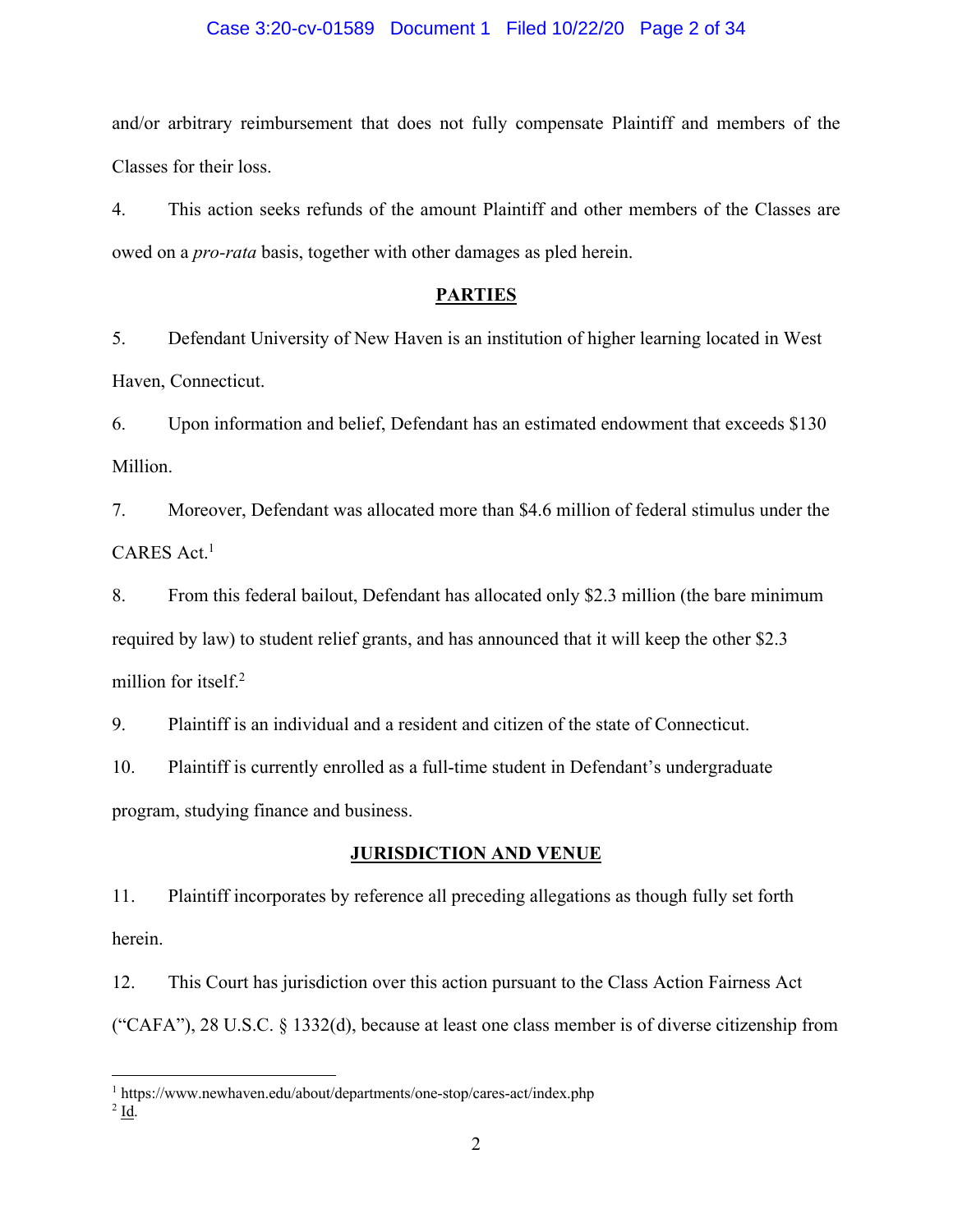### Case 3:20-cv-01589 Document 1 Filed 10/22/20 Page 3 of 34

one Defendant, there are more than 100 Class members, and the aggregate amount in controversy exceeds \$5 million, exclusive of interest and costs.

13. This Court has personal jurisdiction over Defendant because Defendant is domiciled in Connecticut and conducts business in the state of Connecticut.

14. Venue is proper in this District under 28 U.S.C. § 1391(b) because a substantial part of the events or omissions giving rise to the claims occurred in this District, and because Defendant is an institution domiciled and doing business in this District.

### **BACKGROUND FACTS**

15. Plaintiff was enrolled as a full-time student for the Spring 2020 academic semester at Defendant's institution.

16. As a precondition for enrollment, Plaintiff was required to and did pay substantial tuition for the Spring 2020 semester either out of pocket or by utilizing student loan financing, as did all members of the putative Tuition Class (defined below).

17. There are hundreds, if not thousands, of institutions of higher learning in this country.

18. Some institutions of higher learning provide curriculum and instruction that is offered on a remote basis through online programming which do not provide for physical attendance by the students.

19. Defendant's institution offers in person, hands on curriculum, as well as a fully online distance-learning programs, which it markets as separate and distinct products.

20. Plaintiff and members of the proposed Tuition Class did not choose to attend another institution of higher learning, or to seek an online degree, but instead chose to attend Defendant's institution and enroll on an in-person basis.

21. Defendant has recognized and admitted the inherent difference between its in-person and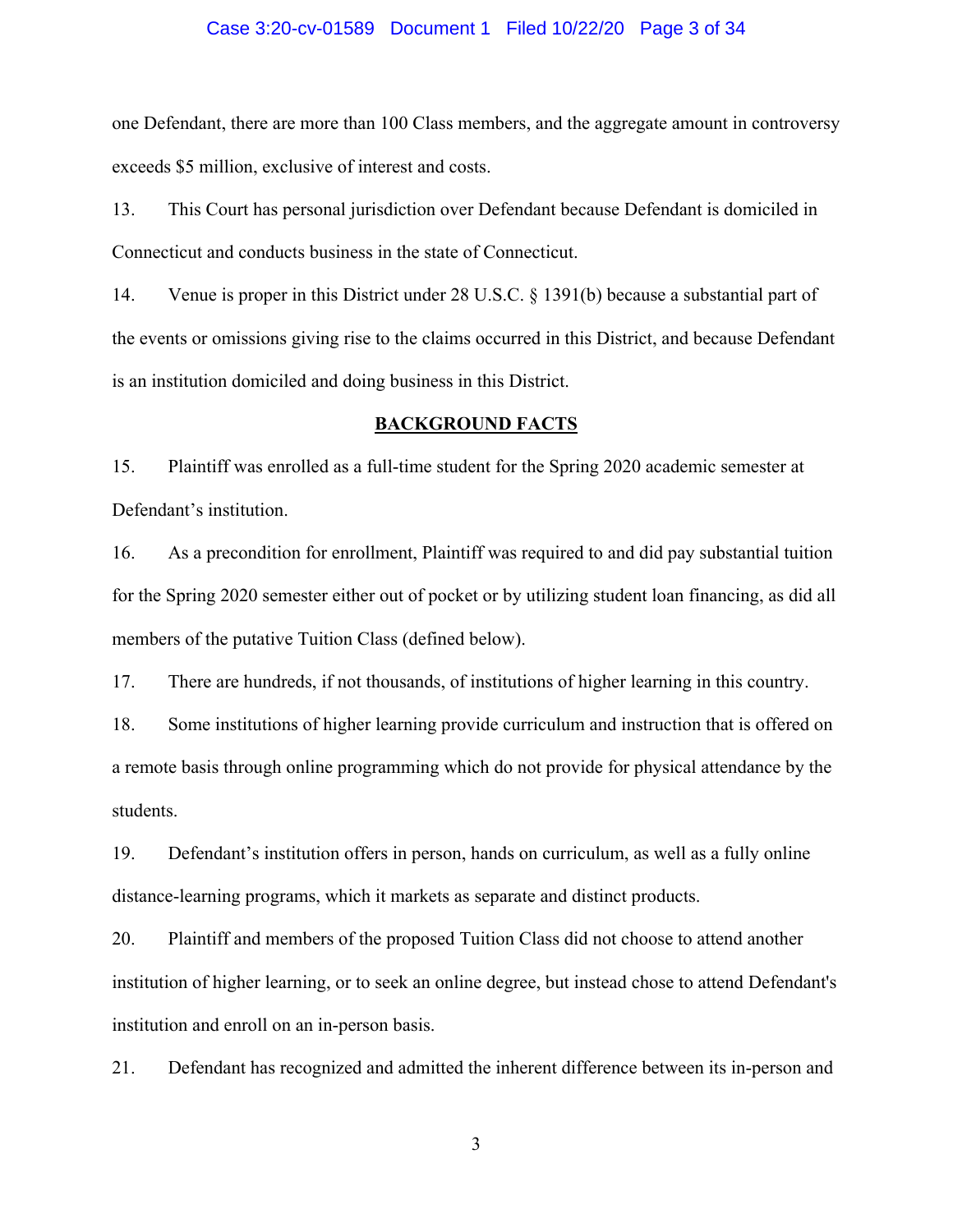### Case 3:20-cv-01589 Document 1 Filed 10/22/20 Page 4 of 34

online products, and markets them separately throughout its website and other publications and circulars, including its academic catalogs.

22. For example, an entire page on Defendant's website is dedicated to "Student Life" and touts such things as campus events, athletics, and over 150 student organizations on campus.<sup>3</sup>

23. Defendant also markets the benefits of its physical campus, stating, "The life you lead outside of the classroom is just as vital to your college experience as your coursework – and studies have proven it. Student life at the University of New Haven will help you take big steps in your career, explore your interests, have fun along the way, and develop friendships, that will last your entire life."<sup>4</sup>

24. Accordingly, when students pay tuition in exchange for enrollment in the on-campus program, such students expect to receive, and Defendant has promised to provide, benefits and services above and beyond basic academic instruction, which include but are not limited to:

- Face-to-face interaction with professors, mentors, and peers;
- Access to facilities such as computer labs, study rooms, laboratories, libraries, etc.;
- Student governance and student unions;
- Extra-curricular activities, groups, intramural sports, etc.;
- Student art, cultures, and other activities;
- Exposure to community members of diverse backgrounds, cultures, and schools of thought;
- Social development and independence;

<sup>3</sup> https://www.newhaven.edu/student-life/

 $4$  Id.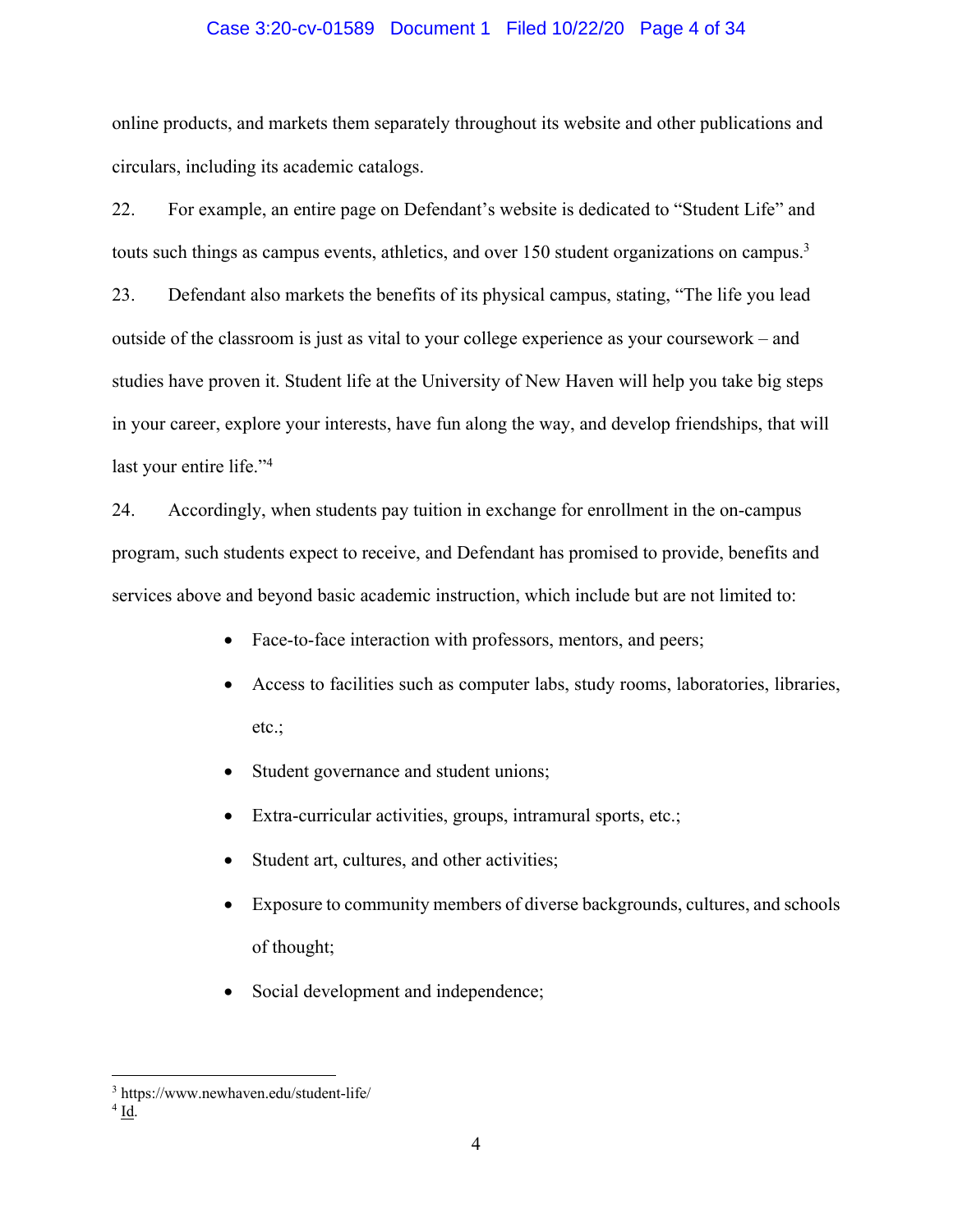- Hands-on learning and experimentation; and
- Networking and mentorship opportunities.

25. Plaintiff's education was changed from in-person, hands-on learning to online instruction during the Spring 2020 term.

26. When this happened, Plaintiff was forced from campus and deprived of the benefit of the bargain for which he had paid, and in exchange for which Defendant had accepted, tuition as set forth more fully above.

27. In addition to tuition, Plaintiff was required to pay certain mandatory fees,<sup>5</sup> including but not limited to a mandatory Lab Fee and a mandatory General Student Fee.

28. According to Defendant, the mandatory lab fee is to support in-person courses requiring specialized materials and/or a specialized learning environment.<sup>6</sup>

29. Defendant's mandatory general student fee is charged in exchange for access to health and counseling services, together with the Beckerman Recreation Center. Among other things, the fee is also advertised as providing for student government and club activities; computer laboratories and smart technology classrooms. The general fee is charged for each semester in which a student enrolls.<sup>7</sup>

30. In addition to the mandatory fees described above, Defendant charges a myriad of optional and/or access-based fees such as parking permit charges, <sup>8</sup> program fees, or coursespecific fees.

31. As a result of being instructed to stay off campus for the latter portion of the Spring 2020 semester, Plaintiff and members of the Fees Class lost the benefit of the services for which these

<sup>5</sup> https://www.newhaven.edu/about/departments/bursars/tuition/undergraduate-2019-2020.php

 $^6$  <u>Id</u>.

 $^7$  <u>Id</u>.

<sup>8</sup> Plaintiff paid \$100 for his Spring 2020 parking permit.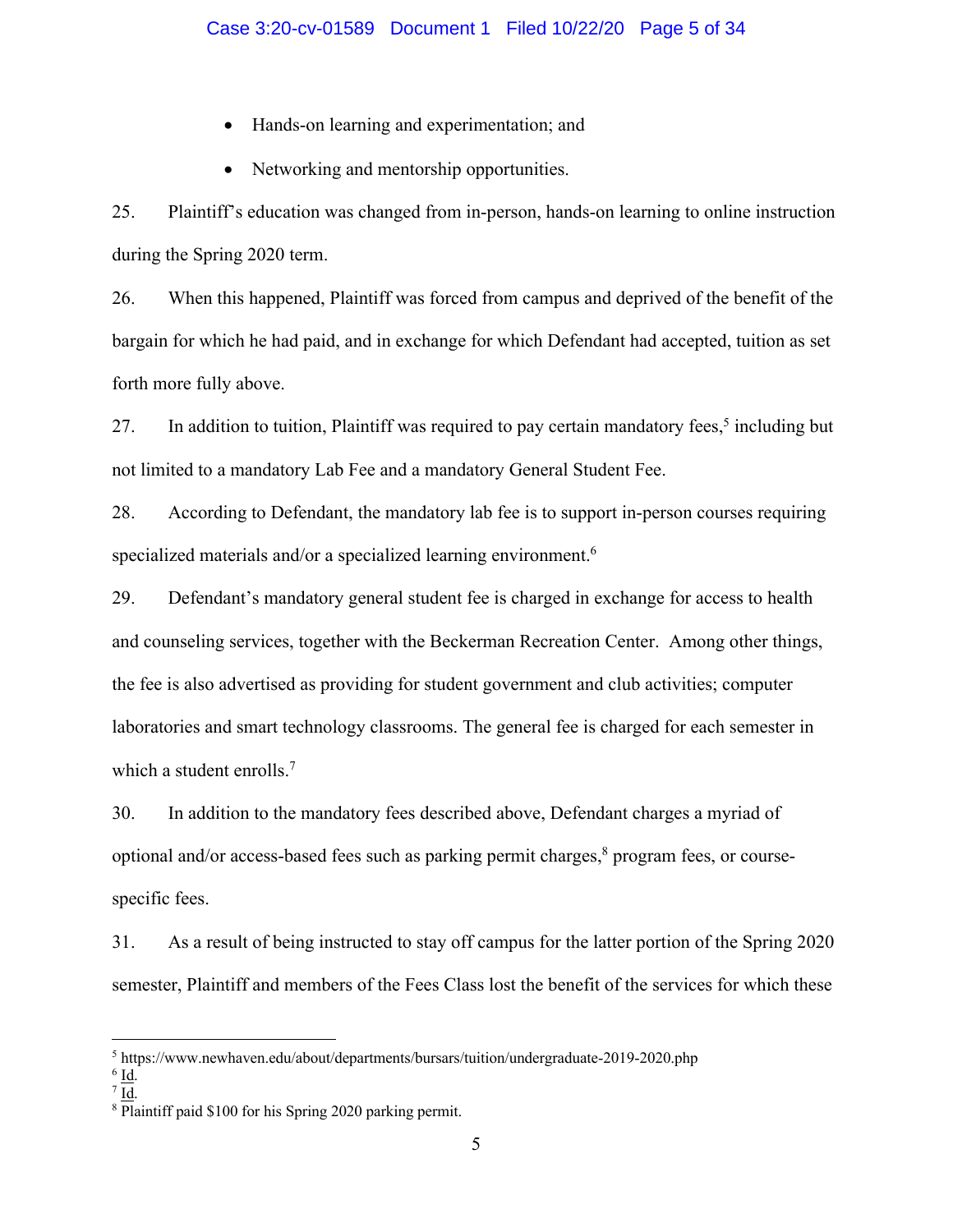### Case 3:20-cv-01589 Document 1 Filed 10/22/20 Page 6 of 34

fees had been paid. For example, Plaintiff and the Class could not access the computer labs or recreational facilities; could not participate in student activities and events; were not able to seek basic on-campus health and treatment services, and were unable to park on campus.

32. Plaintiff and members of the Fees Class (defined below) were required to and did pay all mandatory fees associated with their Spring 2020 enrollment.

### **FACTUAL ALLEGATIONS**

33. Plaintiff was enrolled as a full-time student for the Spring 2020 academic semester at Defendant's institution.

34. Upon information and belief, Defendant's Spring term began with the first day of classes on or about January 22, 2022.9

35. Upon information and belief, Defendant's Spring term was scheduled to conclude with the last day of examinations on or about May 13, 2020.10

36. However, as a result of the COVID-19 pandemic, Defendant announced major changes to this schedule in an announcement on March 9, 2020. The University announced that all in-person classes would be cancelled, and the University would be instituting remote learning across the University. Since then, the University extended remote learning for the remainder of the Spring semester.<sup>11</sup>

37. On or about March 9, 2020, Defendant announced that students would be required to move out of their residence halls by 5pm on Tuesday, March 10, 2020. Those with special accommodations would be required to move out of their residence halls by noon on Wednesday, March 11, 2020.<sup>12</sup>

<sup>9</sup> http://catalog.newhaven.edu/content.php?catoid=20&navoid=1257  $10$  Id.

<sup>11</sup> https://www.newhaven.edu/news/blog/2020/coronavirus-panel.php

<sup>12</sup> https://www.nhregister.com/news/article/University-of-New-Haven-cancels-classes-15118062.php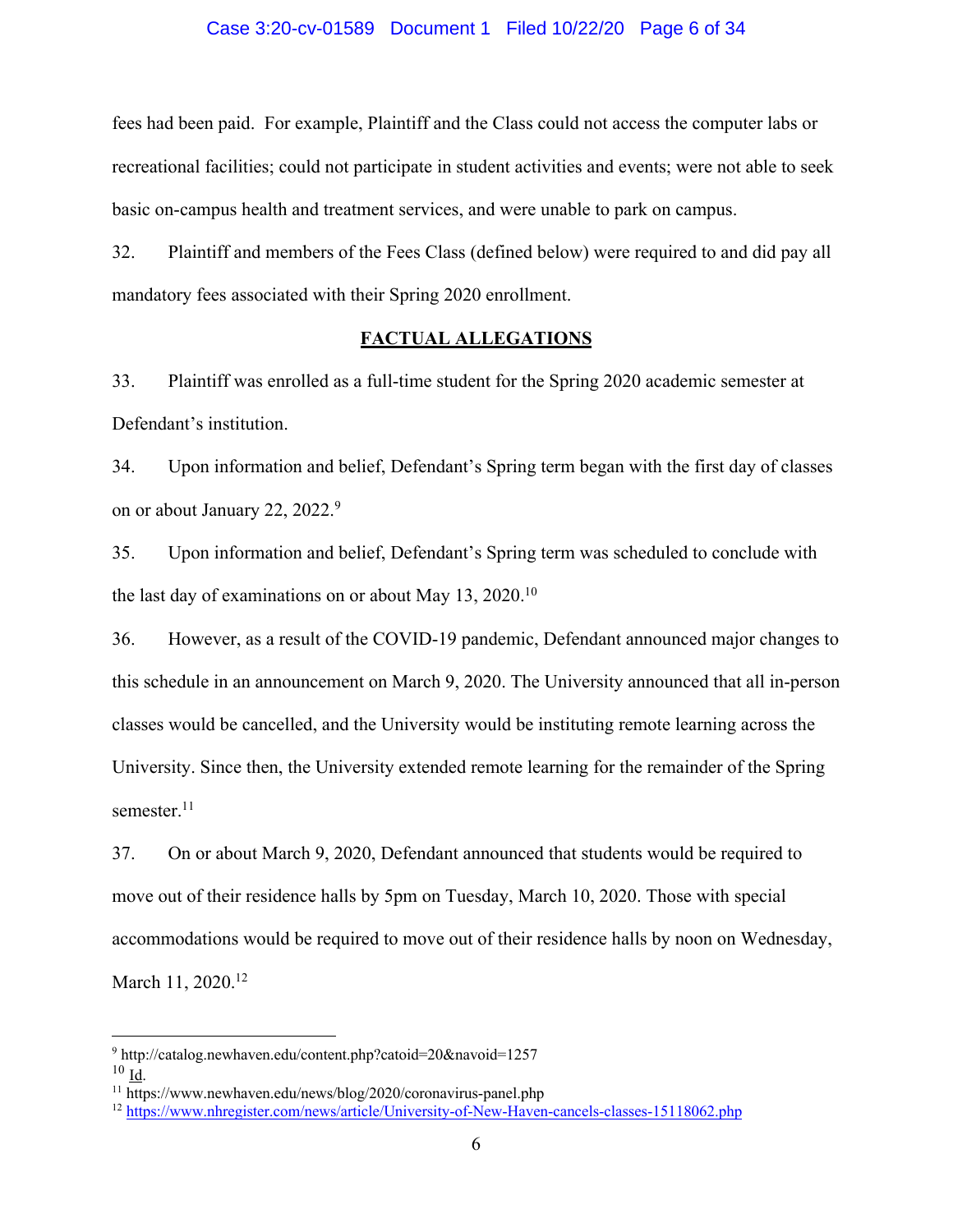### Case 3:20-cv-01589 Document 1 Filed 10/22/20 Page 7 of 34

38. On or about March 14, 2020, Defendant began to close all on campus student facilities such as libraries and other buildings and non-essential offices.<sup>13</sup>

39. Based on the dates set forth above, upon information and belief, Defendant's move to online classes and constructive eviction of students on March 14, 2020 deprived Plaintiff and other members of the Classes from access to campus facilities and in-person instruction for approximately 50% of the semester for which they had contracted.

40. Although Defendant continued to offer some level of academic instruction via online classes, Plaintiff and members of the proposed Tuition Class were deprived of the benefits of oncampus enrollment for which they paid as set forth more fully above.

41. These realities notwithstanding, Defendant has refused and continues to refuse to offer any refund whatsoever with respect to the tuition that had already been pre-paid.

42. Likewise, Plaintiff and members of the proposed Fees Class were deprived of utilizing services for which they have already paid, such as access to campus facilities, student activities, health services and other opportunities.

43. Nonetheless, Defendant has also refused and continues to refuse to offer any refund whatsoever with respect to the fees that had already been pre-paid.

### **CLASS ACTION ALLEGATIONS**

44. Plaintiff brings this action on behalf of himself and as a class action, pursuant to the provisions of Rule 23 of the Federal Rules of Civil Procedure on behalf of the following Classes:

### **The Tuition Class:**

All people who paid tuition for or on behalf of students enrolled in classes at the University for the Spring 2020 semester who were denied live in-person instruction and forced to use online distance learning platforms for the latter portion of that semester.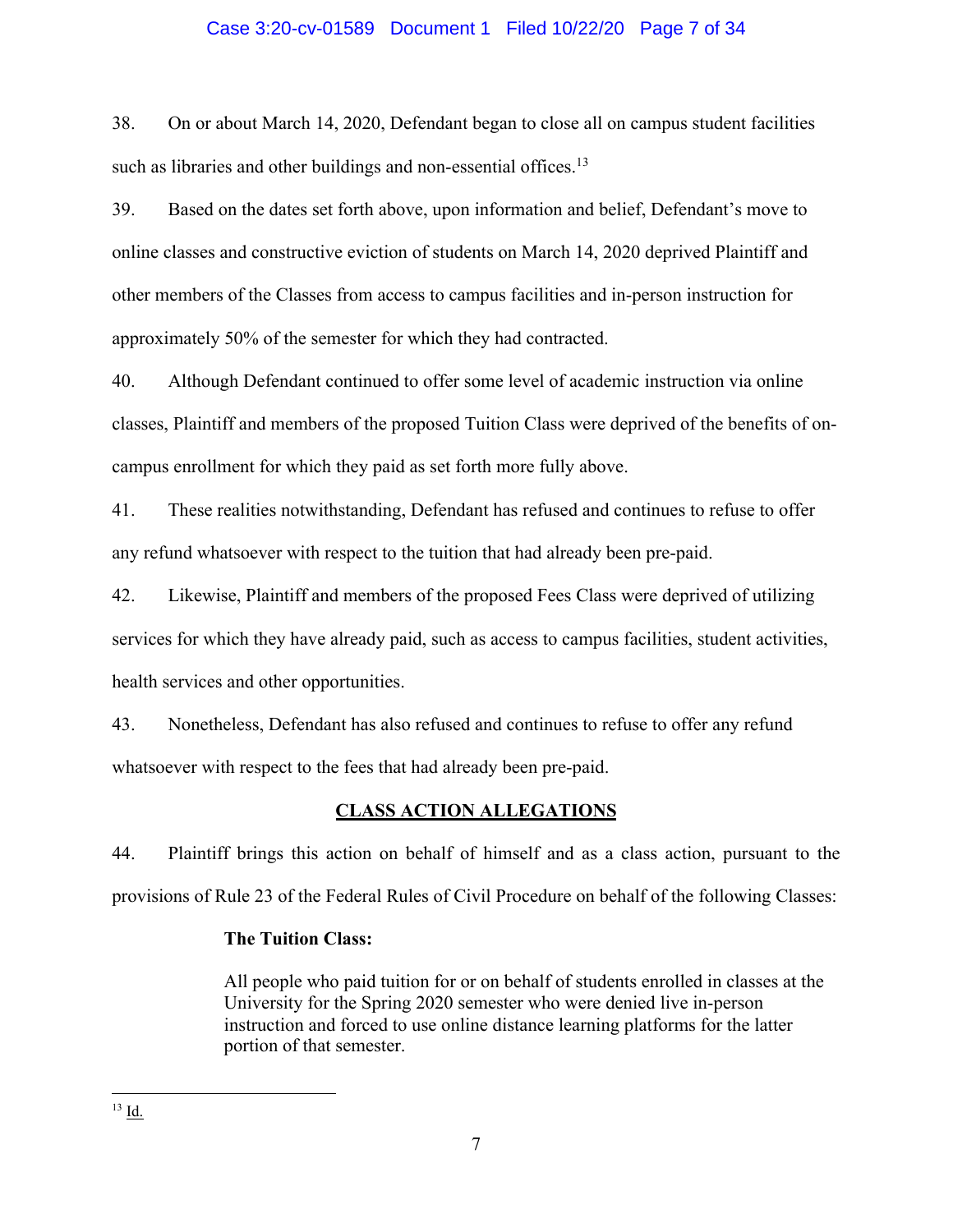### **The Fees Class:**

All people who paid fees for or on behalf of students enrolled in classes at the University for the Spring 2020 semester.

45. Excluded from the Classes are any of the University's respective members, affiliates, parents, subsidiaries, officers, directors, employees, successors, or assigns; and the judicial officers, and their immediate family members, and Court staff assigned to this case. Plaintiff reserves the right to modify or amend the Class definitions, as appropriate, during the course of this litigation.

46. Certification of Plaintiff's claims for class-wide treatment is appropriate because Plaintiff can prove the elements of his claims on a class-wide basis using the same evidence as would be used to prove those elements in individual actions alleging the same claims.

47. This action has been brought and may be properly maintained on behalf of the Class proposed herein under Federal Rule of Civil Procedure 23.

### **Numerosity: Fed. R. Civ. P. 23(a)(1)**

48. The members of the Class are so numerous and geographically dispersed that individual joinder of all Class members is impracticable. Plaintiff is informed and believes there are thousands of members of the Class, the precise number being unknown to Plaintiff, but such number being ascertainable from Defendant's records. Class members may be notified of the pendency of this action by recognized, Court-approved notice dissemination methods, which may include U.S. mail, electronic mail, internet postings, and/or published notice.

### **Commonality and Predominance: Fed. R. Civ. P. 23(a)(2)**

49. This action involves common questions of law and fact, which predominate over any questions affecting individual Class members, including, without limitation:

Whether Defendant engaged in the conduct alleged herein;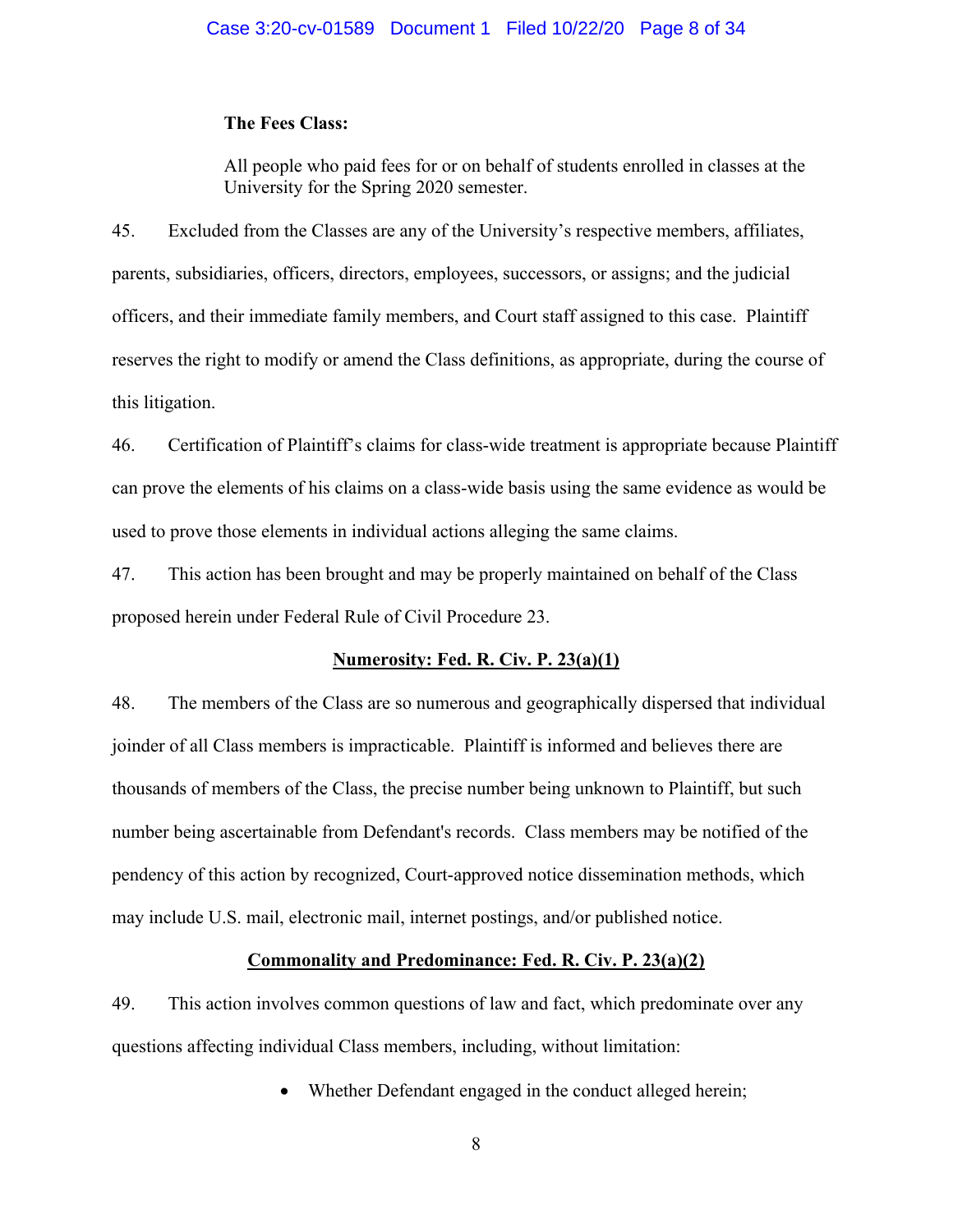- Whether there is a difference in value between online distance learning and live in-person instruction;
- Whether Defendant breached its contracts with Plaintiff and the other members of the Tuition Class by retaining the portion of their tuition representing the difference between the value of online distance learning and live in-person instruction;
- Whether Defendant was unjustly enriched by retaining tuition payments of Plaintiff and the Tuition Class representing the difference between the value of online distance learning and live in-person instruction;
- Whether Defendant breached its contracts with Plaintiff and the other members of the Fees Class by retaining fees without providing the services the fees were intended to cover;
- Whether Defendant was unjustly enriched by retaining fees of Plaintiff and the other members of the Fees Class without providing the services the fees were intended to cover;
- Whether certification of any or all of the classes proposed herein is appropriate under Fed. R. Civ. P. 23;
- Whether Class members are entitled to declaratory, equitable, or injunctive relief, and/or other relief; and
- The amount and nature of relief to be awarded to Plaintiff and the other Class members.

# **Typicality: Fed. R. Civ. P. 23(a)(3)**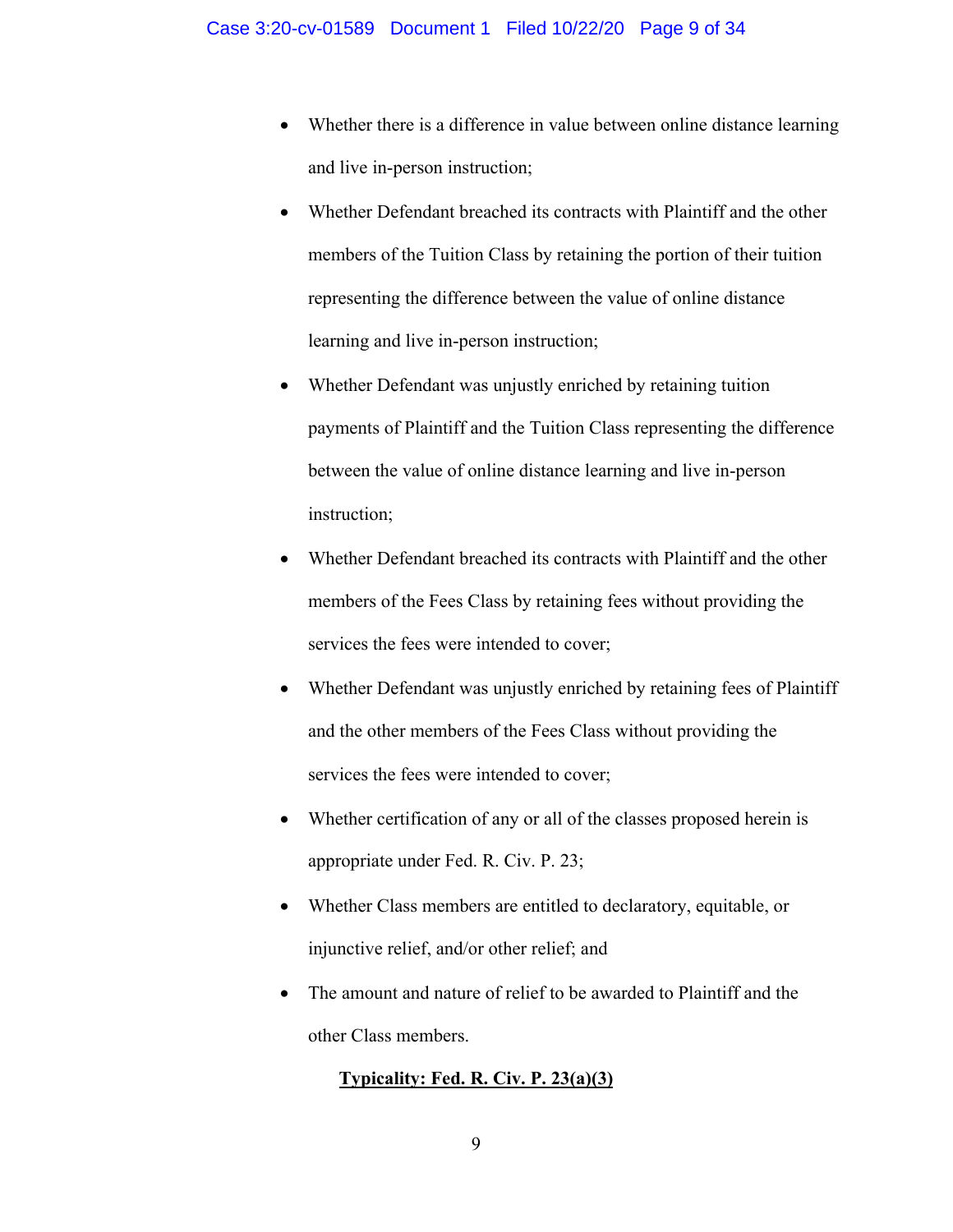50. Plaintiff's claim is typical of the other Class member's claims because, among other things, all Class members were similarly situated and were comparably injured through Defendant's wrongful conduct as set forth herein.

#### **Adequacy: Fed. R. Civ. P. 23(a)(4)**

51. Plaintiff is an adequate Class representative because his interests do not conflict with the interests of other members of the Class he seeks to represent. Plaintiff has retained counsel competent and experienced in complex litigation; and Plaintiff intends to prosecute the action vigorously. The Class's interests will be fairly and adequately protected by Plaintiff and his counsel.

#### **Superiority: Fed. R. Civ. P. 23(b)(3)**

52. A class action is superior to any other available means for the fair and efficient adjudication of this controversy, and no unusual difficulties are likely to be encountered in the management of this class action. The damages or other financial detriment suffered by Plaintiff and other Class members are relatively small compared to the burden and expense that would be required to individually litigate their claims against Defendant, so it would be impracticable for members of the Class to individually seek redress for Defendant's wrongful conduct.

53. Even if Class members could afford individual litigation, the Court system likely could not. Individualized litigation creates a potential for inconsistent or contradictory judgments, and increases the delay and expense to all parties and the court system. By contrast, the class action device presents far fewer management difficulties and provides the benefits of single adjudication, economy of scale, comprehensive supervision by a single court, and finality of the litigation.

### **Certification of Specific Issues: Fed. R. Civ. P. 23(c)(4)**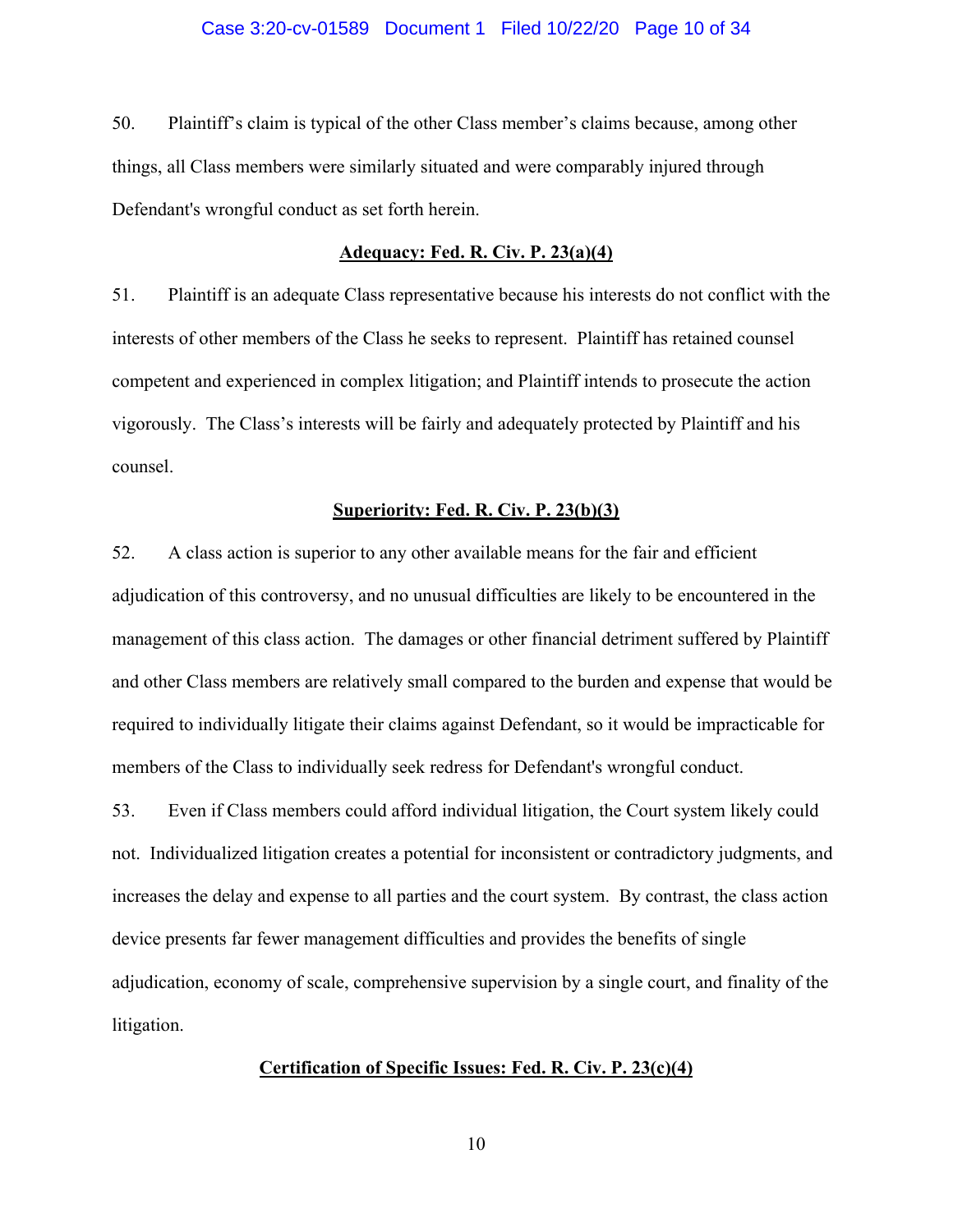### Case 3:20-cv-01589 Document 1 Filed 10/22/20 Page 11 of 34

54. To the extent that a Class does not meet the requirements of Rules  $23(b)(2)$  or  $(b)(3)$ ,

Plaintiff seeks the certification of issues that will drive the litigation toward resolution.

### **Declaratory and Injunctive Relief: Fed. R. Civ. P. 23(b)(2)**

55. The University has acted or refused to act on grounds generally applicable to Plaintiff and the other Class members, thereby making appropriate final injunctive relief and declaratory relief, as described herein, with respect to the Class members as a whole.

### **FOR A FIRST COLLECTIVE CAUSE OF ACTION BREACH OF CONTRACT**

### **(Plaintiff and Other Members of the Tuition Class)**

56. Plaintiff incorporates by reference all preceding allegations as though fully set forth herein.

57. Plaintiff brings this count on behalf of himself and other members of the Tuition Class.

58. Plaintiff and the other members of the Tuition Class entered into contracts with Defendant which provided that Plaintiff and other members of the Tuition Class would pay tuition for or on behalf of students and, in exchange, Defendant would enroll such students and admit them to campus; granting them the full rights and privileges of student status, including but not limited to access to campus facilities, access to campus activities, and live, in-person instruction in a physical classroom.

59. The rights and privileges of students at University are as implied or set forth by Defendant through its website, academic catalogs, student handbooks, marketing materials, prior course of conduct, and other circulars, bulletins, and publications.

60. These rights and privileges form the basis of the bargain on which prospective students agree to accept Defendant's offer of enrollment in exchange for the payment of tuition and fees. 61. One such right is the ability to be physically present on campus, and fully enjoy all the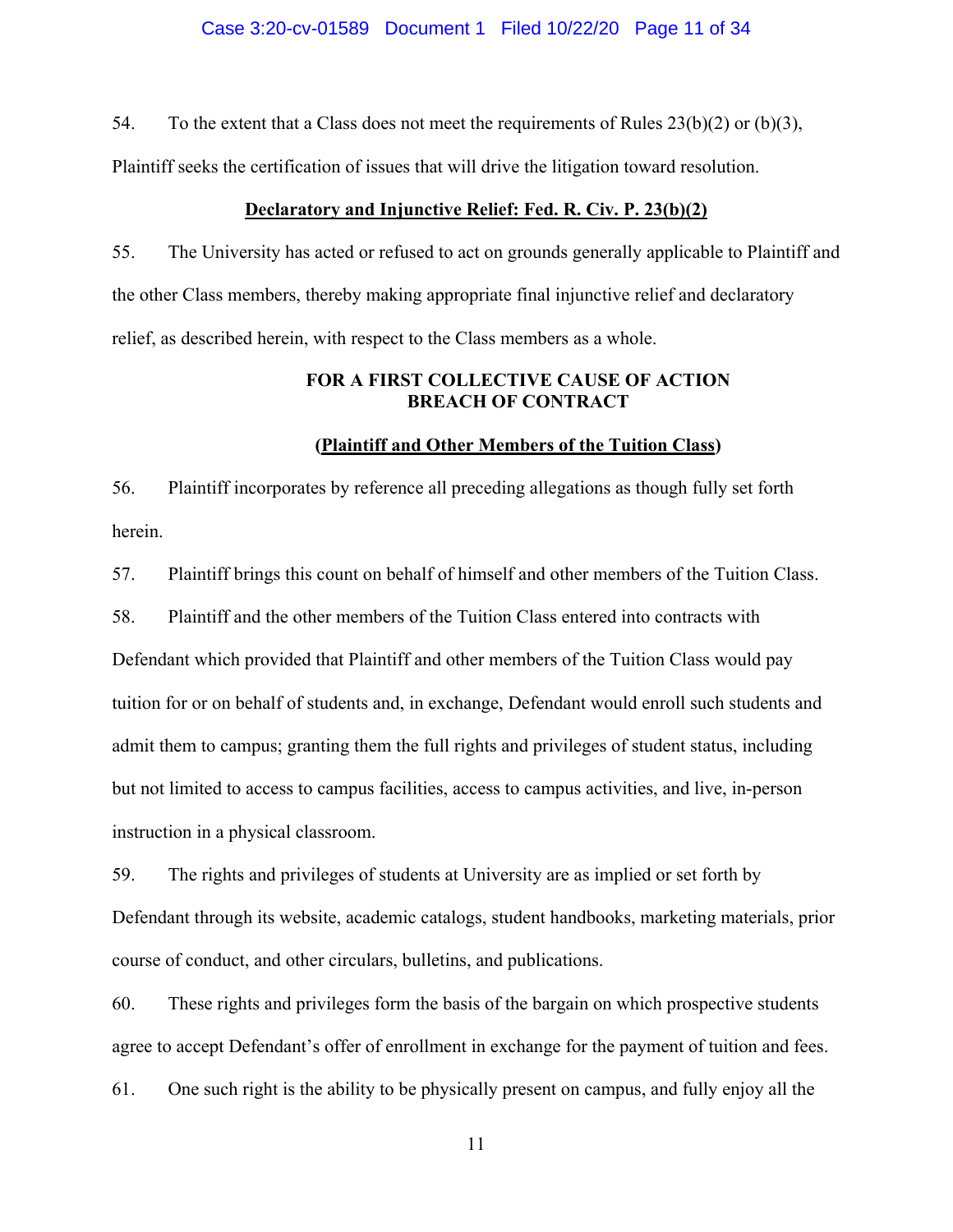### Case 3:20-cv-01589 Document 1 Filed 10/22/20 Page 12 of 34

University has to offer. This includes the facilities, services, and opportunities provided thereon,

including the campus' location and surrounding opportunities in a historic Northeastern city.14

This is so axiomatic and engrained into the culture of higher education generally and University

of New Haven specifically that it is enshrined within Defendant's mission, vision, guiding

#### principles, and values statements which read:15

The University of New Haven is a private, independent, comprehensive University based in southern New England, specializing in quality educational opportunities and preparation of both traditional and returning students for successful careers and self-reliant, productive service in a global society.

### **Our Mission**

The University of New Haven is a student-centered comprehensive university with an emphasis on excellence in liberal arts and professional education. Our mission is to prepare our students to lead purposeful and fulfilling lives in a global society by providing the highest-quality education through experiential, collaborative and discovery-based learning.

### **Our Vision**

For nearly a century, the University of New Haven has equipped students with the practical skills and critical knowledge necessary for success in an array of professional pursuits. In turn, our graduates have become the business executives, engineers, scientists, teachers and public officials leading and supporting our communities.

As knowledge expands and these pursuits become more complex, a university's approach to education must correspondingly change. A new generation of technologically sophisticated students learn differently and require refashioned forms of teaching. They collaborate, find and share knowledge instantly, and fully immerse themselves in the educational process. They think globally and don't recognize academic silos. They increasingly aim to apply what they learn to their chosen careers, even before graduating, by engaging in internships and research projects. Universities must facilitate this discovery-based learning and prepare students for success in today's rapidly changing economic and technological landscape.

A national leader in experiential education, the University of New Haven is on the vanguard of this revolution. We seek to harness new advances in technology, reshape teaching and learning, and foster an educational environment where students benefit by creating, doing and achieving. We also will build upon our historical academic strengths in science, engineering and business-and, more recently, in security and public safety. We will enhance these programs and discover new ways of creating interdisciplinary connections and promoting strategic partnerships.

Our vision is to become one of the Northeast's premier comprehensive universities offering a technologically advanced, experience-based, outcomesfocused education, one that produces graduates who will use their knowledge and skills to strengthen communities throughout our region, our nation and our world

# **Our Guiding Principles**

University of New Haven is committed to educational innovation, to continuous improvement in career-focused and professional education, and to support for scholarship and professional development.

The university takes pride in, and models itself by, the standard of best practices in its commitment to service, quality, integrity, and personal caring. All academic programs, as well as campus and student life, provide rich opportunities for leadership, personal growth, and participation in the aesthetics of life so that the University of New Haven will personify a successful commitment to diversity, equality, and "the pursuit of happiness."

Our goal is to distinguish ourselves by the measures of student admissions; retention; career development; collaboration with business, industry, and community; and the success of our graduates and their support as alumni.

# Our Values

We believe in:

- The University of New Haven
- Active learning
- · Discovery, creativity and scholarship
- Collaboration
- Independent critical thinking
- Curiosity and inquisitiveness
- Transformational educational experiences
- An appreciation of diverse viewpoints and different cultures
- · Individual and institutional integrity

62. Defendant's website and recruitment brochures are the primary means through which

Defendant targets prospective new students and attempts to influence such students to apply for

enrollment at the University as opposed to other institutions of higher learning.

63. Through these publications, Defendant markets to and enrolls students in two separate

and distinct products.

<sup>14</sup> https://www.newhaven.edu/explore-the-university/

<sup>15</sup> http://catalog.newhaven.edu/content.php?catoid=20&navoid=1186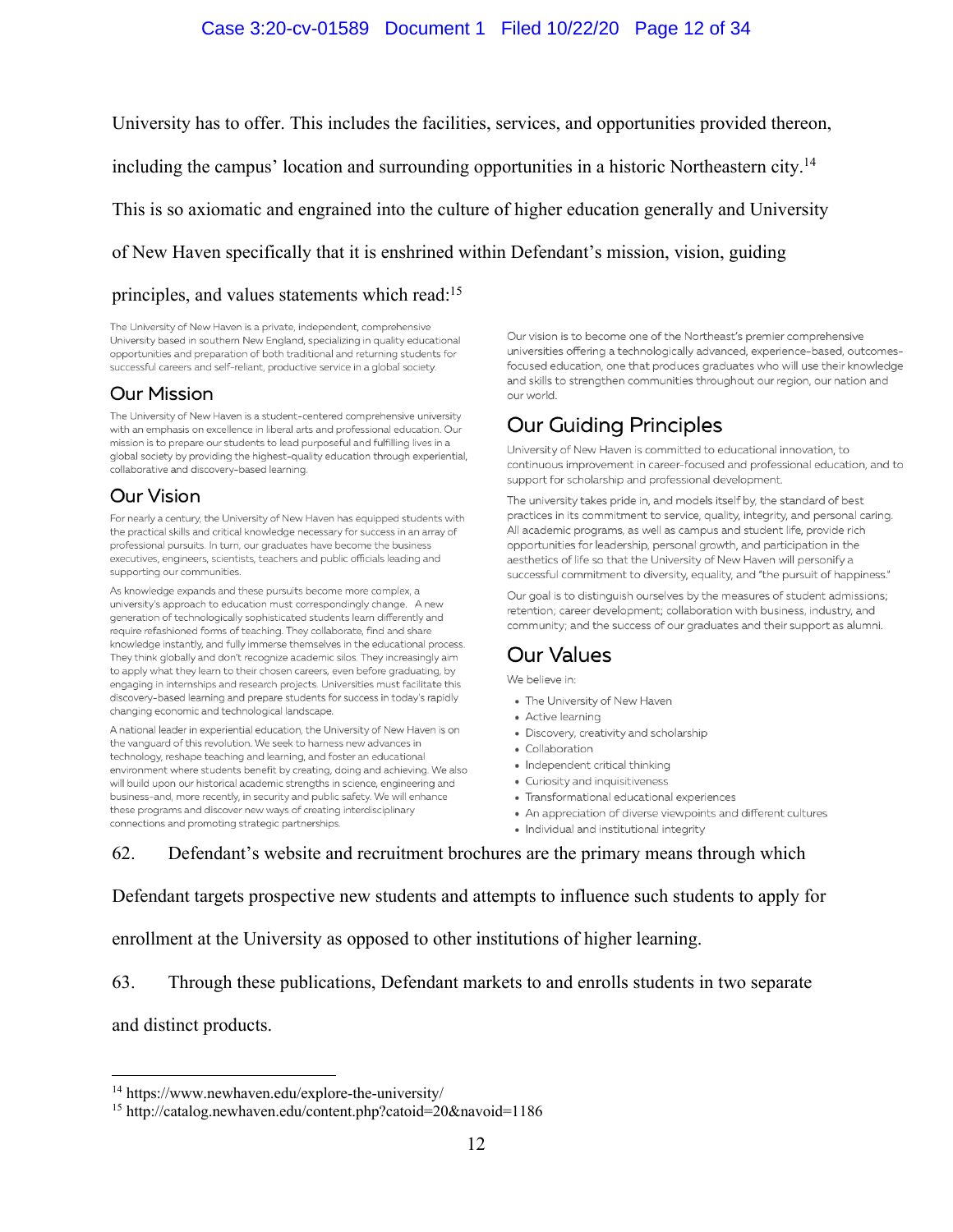### Case 3:20-cv-01589 Document 1 Filed 10/22/20 Page 13 of 34

64. Defendant specifically markets certain programs as being offered on a fully online basis, claiming you can "study when and where you choose."16

65. Indeed, Defendant dedicates a section of its website to these online programs, which can be found at https://www.newhaven.edu/academics/online-degree-programs/.

66. Conversely, Defendant's publications with respect to non-online classes are full of references to the on-campus experience, including numerous references to student activities; campus amenities; class size and student/teacher ratios; campus diversity, campus location, and the like.

67. When visitors and prospective students enter the home page on Defendant's main website, they are greeted with a nearly full screen image of a building on the New Haven campus and the words, "Success Starts Here."17

68. Likewise, Defendant's "Student Life" webpage opens up with the words, "MAKE

YOURSELF AT HOME," in large letters, followed by, "A University of New Haven education extends far beyond the classroom. You'll help lead student organizations, attend lectures and campus programs, live in our residence halls, participate in Greek Life, and cheer on the Charger sports teams."<sup>18</sup>

69. On the same webpage, Defendant acknowledges and boasts about the following:

We're about more than just academics at the University of New Haven. Visit the vibrant campus, and you'll find a remarkable campus community and an activity for every interest.

From the more than 150 student organizations to the thousands of campus events held each year to the University's competitive Division II athletics program – featuring teams perennially competing for championships – there are a multitude

<sup>16</sup> https://www.newhaven.edu/academics/online-degree-programs/

<sup>17</sup> https://www.newhaven.edu

<sup>18</sup> https://www.newhaven.edu/student-life/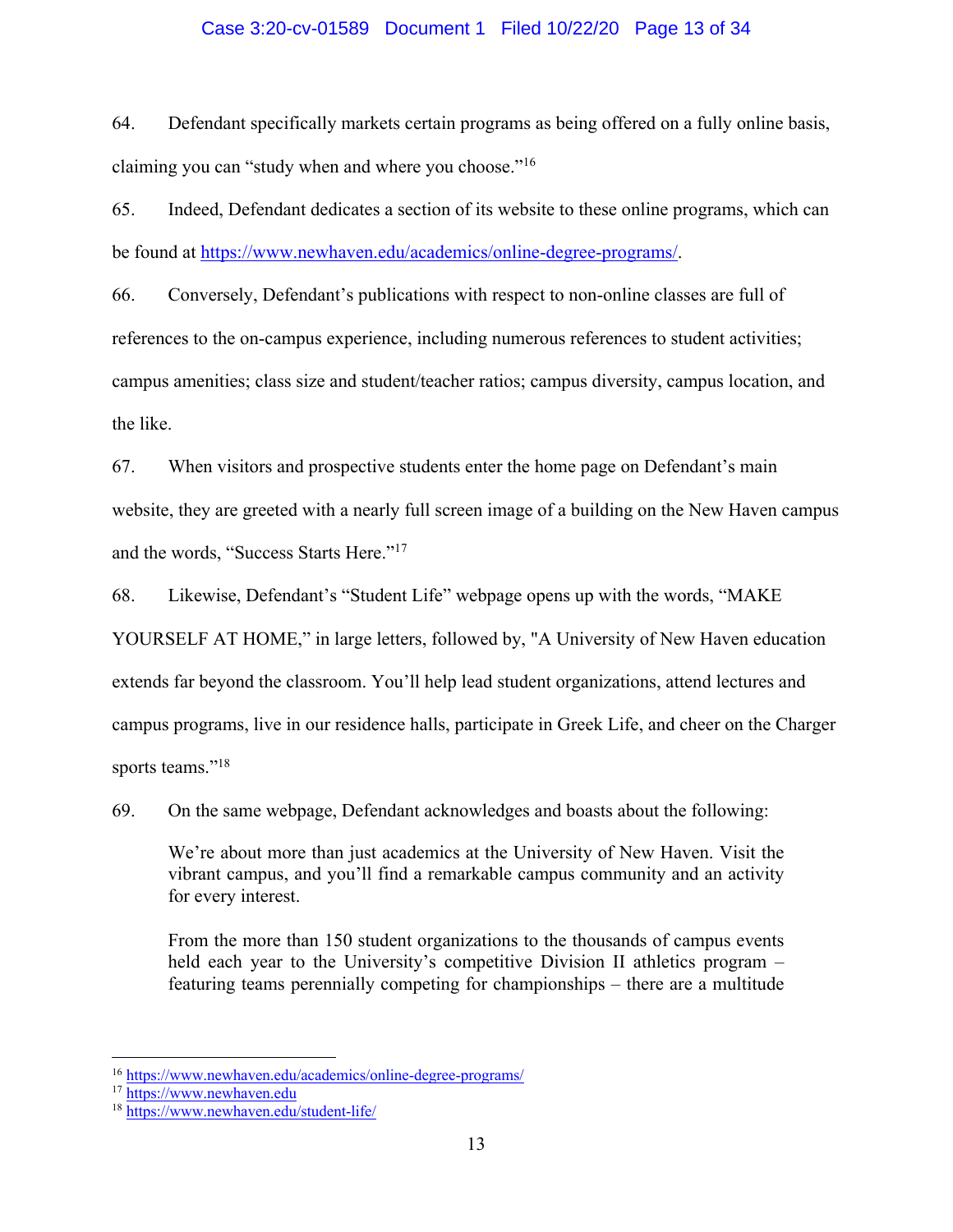of activities to help you immerse yourself in Charger Nation and to enable you to take part in the complete University of New Haven experience.

Just ask the students. In the University of New Haven's profile in *The 2018 Princeton Review*, a student said, "It is absolutely impossible to be bored, because there is always something to do." Another student said, "Every student is involved."

The life you lead outside of the classroom is just as vital to your college experience as your coursework – and studies have proven it. Student life at the University of New Haven will help you take big steps in your career, explore your interests, have fun along the way, and develop friendships, that will last your entire life.<sup>19</sup>

70. On the Defendant's "About" webpage, the University makes the following promises,

among others:20

- **Faculty Expertise and Dedication.** Learn from professors dedicated to fostering your personal growth and professional development. This unwavering commitment has guided the personal and professional success of each student for almost a century.
- **A Foundational Education.** A proven, purposeful education, which, through professionally focused courses of study, equips students with the critical skills, knowledge, and experience essential for a meaningful careers and productive life.
- **Interdisciplinary Curriculum.** A curriculum that encourages interdisciplinary exploration, educating students who will succeed in a global society, ensuring you are well-prepared to understand and navigate the world at large.
- **Limitless Academic and Co-Curricular Opportunities.** A wide range of learning opportunities within our colleges and schools, outside of a classroom and in the community, enable you to pursue your passion – or discover a new one.
- **Vibrant Campus Community.** An engaged, vibrant campus community that is the right size – small enough to feel personal and manageable, yet large enough to offer students a wide array of academic, residential, athletic, and leadership opportunities.
- 71. On Defendant's "Student Life" webpage and corresponding subpages, the University also

<sup>19</sup> https://www.newhaven.edu/student-life/

<sup>20</sup> https://www.newhaven.edu/about/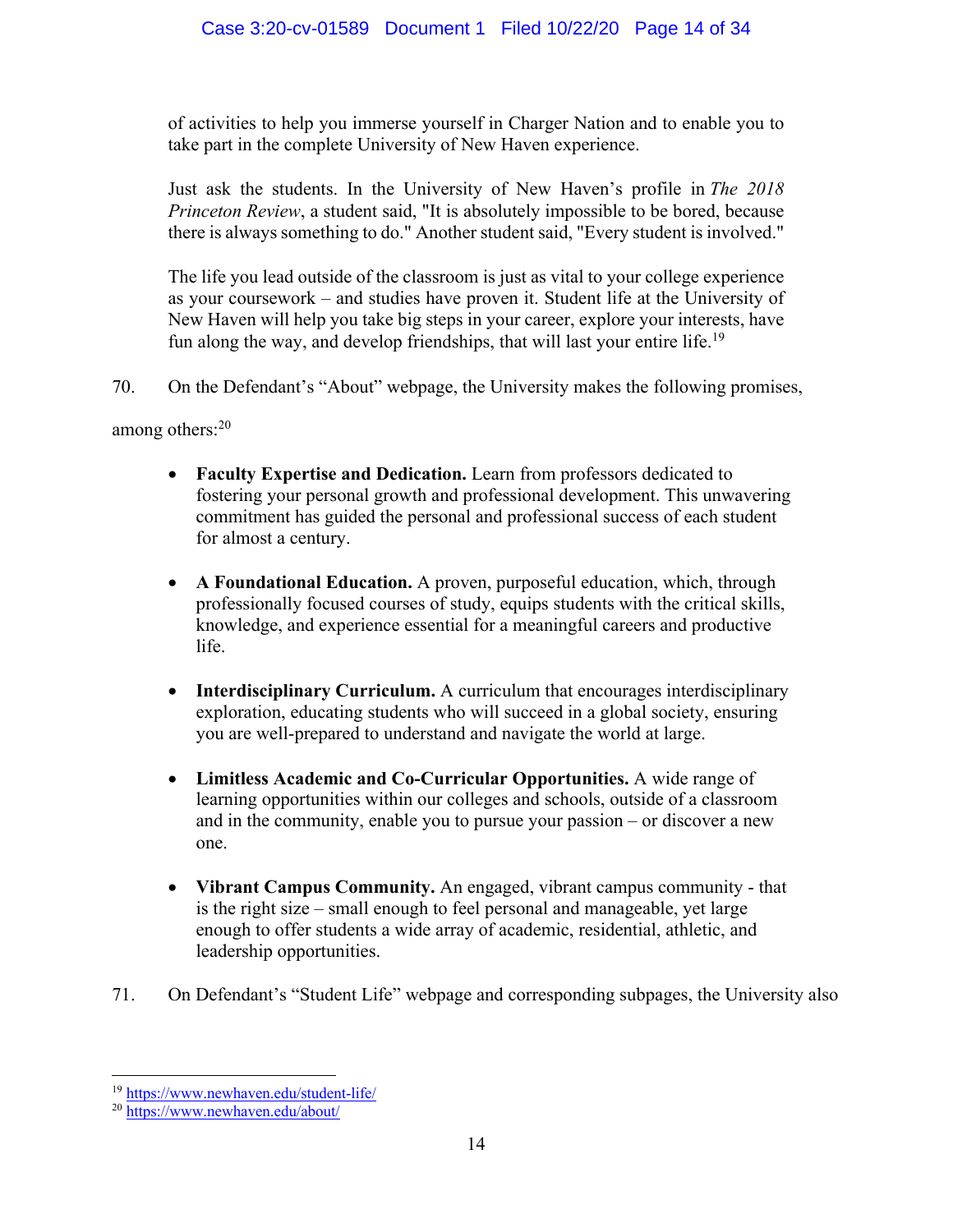makes the following promises, among numerous others: $2<sup>1</sup>$ 

- **Get Involved.** We offer more than 150 student clubs and organizations for you to participate in. Can't fine what you're looking for? Start one.<sup>22</sup>
	- o **Limitless Opportunities to Learn, Lead, and Grow.** Whether you are interested in cultural, intellectual, or social programs, you'll have a wealth of opportunities to immerse yourself in the life of the University, interact with your classmates, and create memories that you will treasure for your entire  $l$ ife. $23$
	- o **Super-Charge Your College Experience.** The University's Center for Student Engagement, Leadership, and Orientation (CSELO) fosters a sense of pride on campus through programs, resources, and opportunities for involvement that advance student learning and prepare students for success in the global community.24
	- o **Army ROTC.** Army ROTC instruction provides leadership training that allows students to excel in any career field in the military, government, or civil sector.25
	- o **Community Service.** Serving the community is both educational and personally rewarding. You'll have many opportunities to get involved and to give back to the Greater West Haven and New Haven communities.26
	- o **Competency Learning Experience.** Take part in a range of activities that are designed to equip students with the critical skills that employers are looking for. $27$
	- o **Greek Life.** Through involvement in a sorority or fraternity, you will have the opportunity not only to enhance your personal development but also to live in a closely knit community whose members share values and forge lasting friendships.<sup>28</sup>
	- o **Leadership Development.** Be the person with the vision and the skills to inspire others to work toward it. Our program encourages you to identify values, serve as a responsible citizen, and lead others.29

 $\frac{21}{22}$   $\frac{\underline{\text{Id}}}{\underline{\text{Id}}}.$ <br>  $\frac{22}{\text{https://www.newhaven.edu/student-life/get-involved/index.php}}$ 

 $\frac{24}{25}$  <u>Id.</u><br>  $\frac{25}{26}$  <u>Id.</u><br>  $\frac{27}{10}$  <u>Id.</u><br>  $\frac{28}{10}$  <u>Id.</u>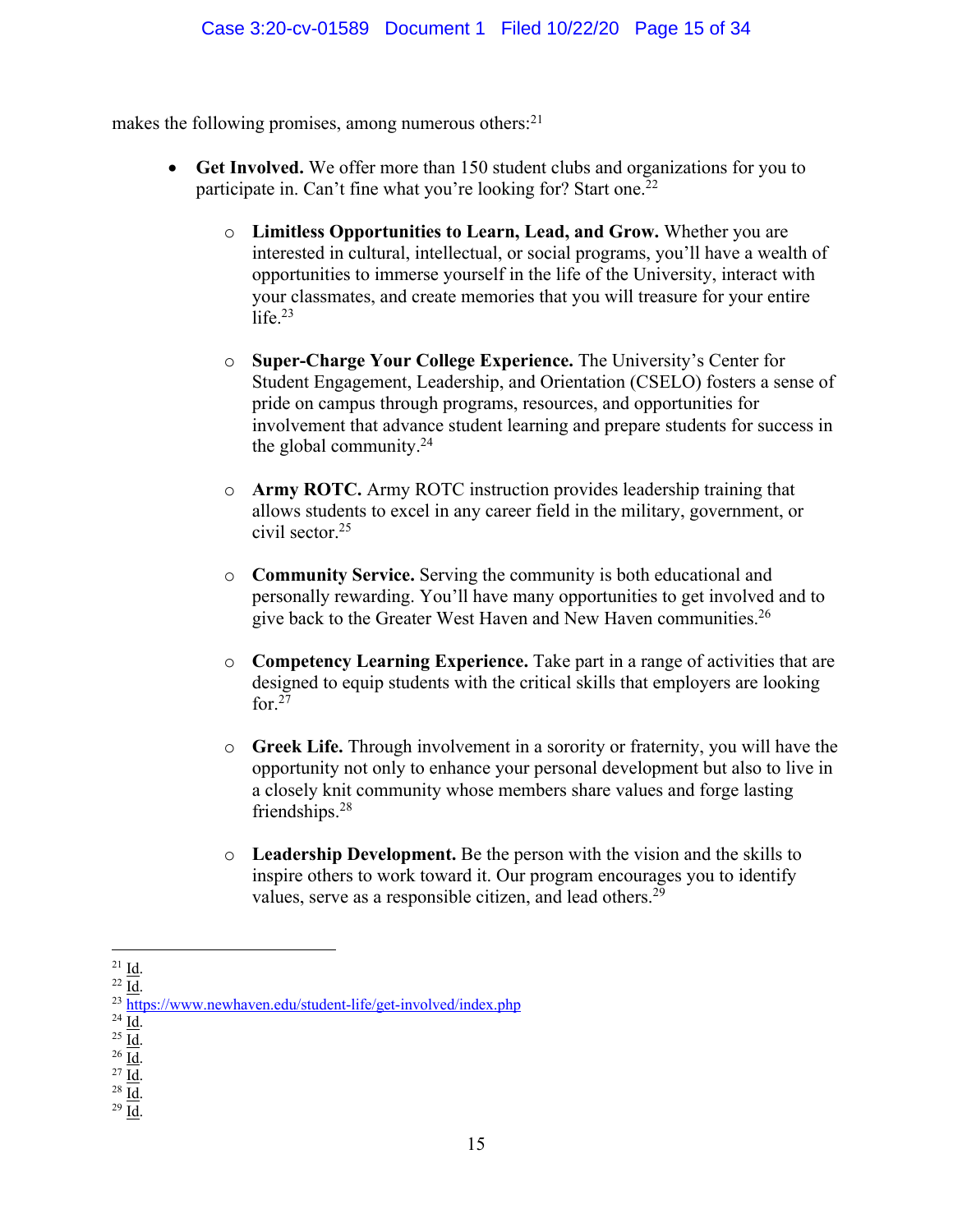- o **Marching Band.** The Chargers Marching Band and the University's student ensembles are a source of spirit and pride for the University of New Haven and the local community.30
- o **Recognized Student Organizations.** The University has over 150 Recognized Student Organizations, overseen by two student-run governing bodies: the Undergraduate Student Government Association (USGA), and the Graduate Student Council (GSC).<sup>31</sup>
- o **WNHU.** The University's award-winning radio station is run by students for students.<sup>32</sup>
- **Campus Safety.** The University of New Haven is the only private college or university in the state whose campus police department has earned Tier I accreditation from the State of Connecticut Police Officer Standards and Training Council.33
	- o **University Police.** The University of New Haven Police Department provides full-service police protection to the West Haven campus 24 hours a day, seven days a week.<sup>34</sup>
	- o **Fire Safety and Office of Fire Marshal.** The Director of Safety and Training, in partnership with the campus community, sponsors programs, policies and procedures that promote an understanding of safety as it relates to the well-being of the community, both on and off campus.<sup>35</sup>
	- o **Environmental Health and Safety.** The Department of Public Safety employs a comprehensive Environmental Health and Safety program that is responsible for maintaining and enforcing consistent standards of program quality and safety throughout all University of New Haven campuses.<sup>36</sup>
	- o **Shuttles and Transportation.** The University of New Haven offers a variety of safe and reliable transportation options that allow students to explore the Greater New Haven and West Haven areas.37
- **Diversity & Inclusion.** The University of New Haven fosters a climate in which the diversity of all of its members is valued, appreciated, and embraced. Living and learning in a multicultural campus community prepares you to be a leader in the

 $30 \underline{\text{Id}}$ .

 $rac{31}{32}$  $rac{\overline{Id}}{\overline{Id}}$ .

<sup>33</sup> https://www.newhaven.edu/student-life/

<sup>&</sup>lt;sup>34</sup> https://www.newhaven.edu/student-life/public-safety/index.php <sup>35</sup> Id.

 $rac{36}{37}$  <u>Id</u>.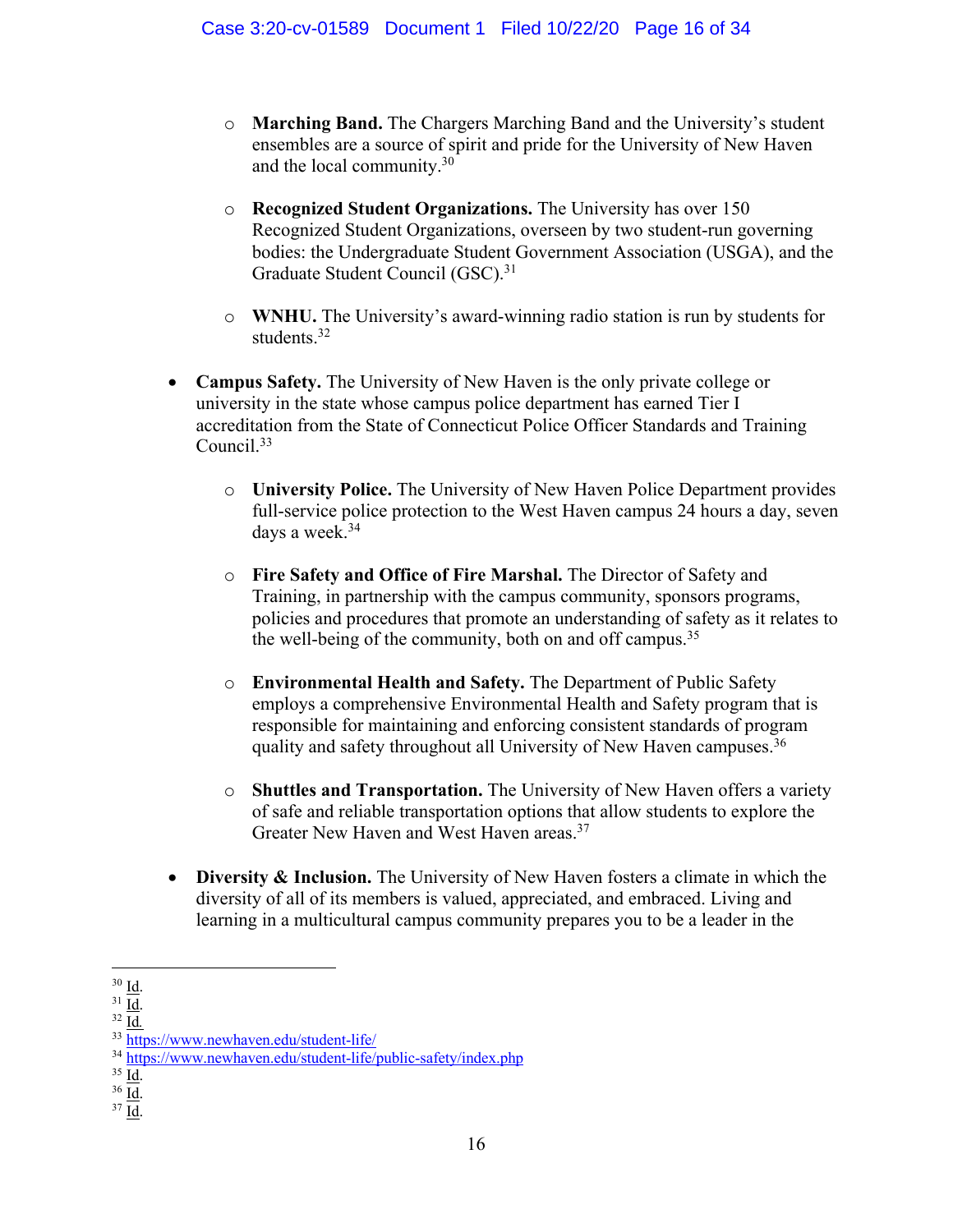global economy.38

- o **Be Part of a Welcoming and Accepting Community.** The University of New Haven is committed to fostering a climate based on mutual respect and inclusion, one in which people from diverse backgrounds feel valued, accepted, and appreciated.39
- o **Accessibility Resources Center.** The Accessibility Resources Center provides comprehensive services and support that serve to promote educational equity and ensure that students are able to participate in all the opportunities available at the University.40
- o **International Services Office.** The International Services Office advocates for, and advises, the international student population at the University on U.S. immigration and visa-related issues. The office also supports and facilitates the transition of international students to the University community.<sup>41</sup>
- o **Myatt Center for Diversity and Inclusion.** The Myatt Center plans programs and activities that promote cultural diversity, awareness, and sensitivity throughout the campus community.<sup>42</sup>
- **Health & Wellness.** It's much easier to excel in your studies when you are feeling your best – physically, emotionally, and spiritually.<sup>43</sup>
	- o **Develop a Healthy Mind, Body, and Spirit.** Ensuring the health and wellbeing of all students is of paramount importance at the University of New Haven. We offer a wide variety of programs, services, and resources to enrich and enhance your social, physical, nutritional, financial, mental, spiritual, and intellectual wellness.44
	- o **ChargerRec.** Participate in intramurals, get personal training, or work out in our state-of-the art David A. Beckerman Recreation Center, a \$15. 5 million facility that features a 6,000-square- foot weight room and fitness center, exercise studios, jogging track, hardwood activity courts, and locker rooms.<sup>45</sup>
	- o **Spiritual Life and Campus Ministry.** The Office of Spiritual Life & Campus Ministry provides students, faculty and staff with opportunities for the development and expression of religious ideas and values.<sup>46</sup>

<sup>38</sup> https://www.newhaven.edu/student-life/

<sup>&</sup>lt;sup>39</sup> https://www.newhaven.edu/student-life/diversity-inclusion/index.php <sup>40</sup> Id.

<sup>&</sup>lt;sup>41</sup>  $\overline{1d}$ .<br><sup>42</sup>  $\overline{1d}$ .<br><sup>43</sup> https://www.newhaven.edu/student-life/

<sup>&</sup>lt;sup>44</sup> https://www.newhaven.edu/student-life/health-wellness/index.php<br><sup>45</sup> Id.

 $46$  <u>Id</u>.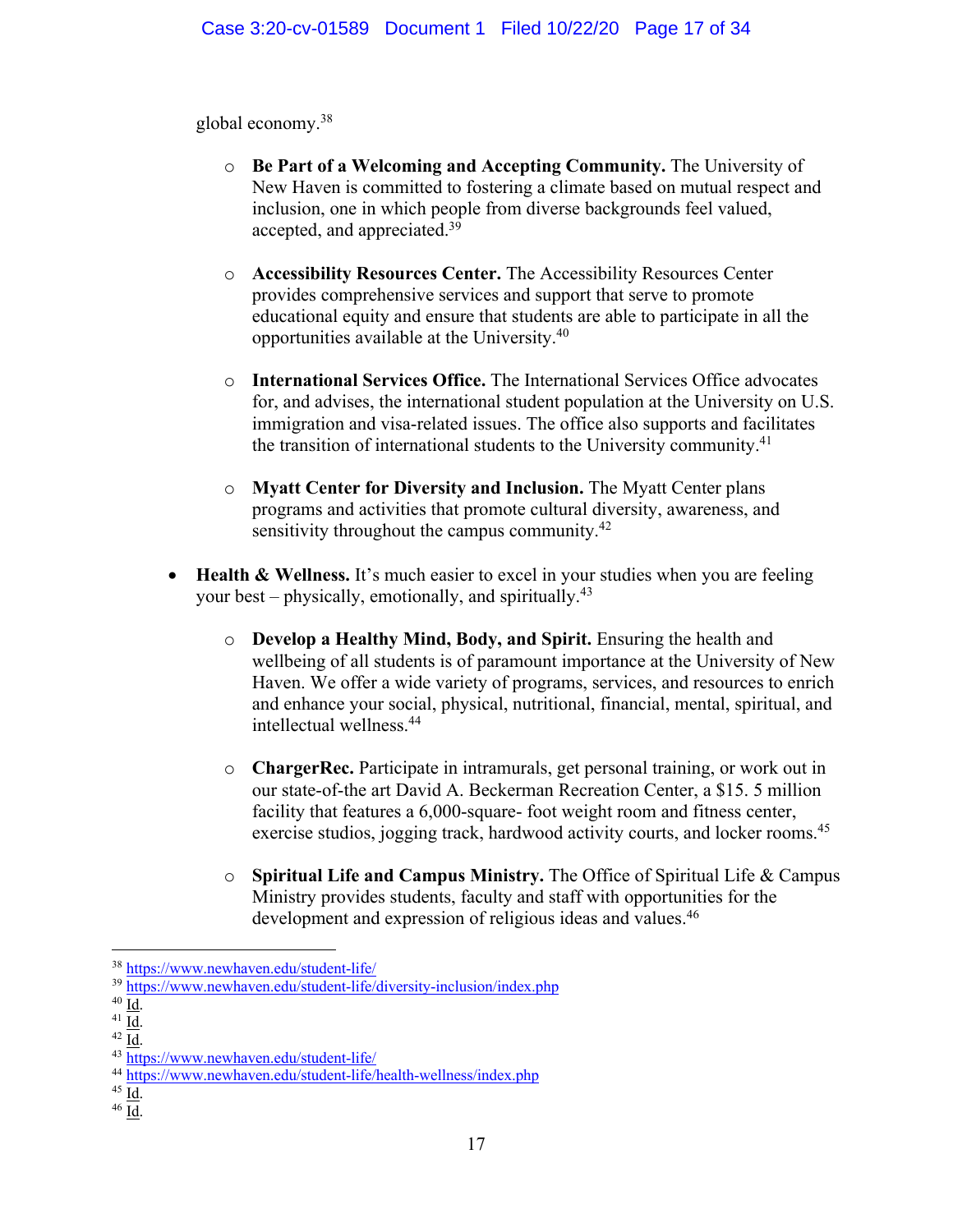- o **Health Services.** The primary on-campus provider of care in cases of illness or injury, the Office of Health Services also provides a variety of educational health programs.<sup>47</sup>
- o **Counseling and Psychological Services.** The Counseling Center offers a variety of services to enrich your mental health and ensure that you make the most of your experience as a student.<sup>48</sup>
- o **Financial Literacy Tool.** We offer resources that will help you develop effective strategies to enhance your financial literacy.49
- **Living on Campus.** The residence halls are home to your college family and give you easy access to classes, resources, and campus activities.<sup>50</sup>
	- o **Welcome Home to Your Charger Community.** The residence halls at the University of New Haven are home to your college family and are the living arrangement that offers the most convenience. Simply put: Living in our residence halls is your best option because you are located near everything that is important to you.<sup>51</sup>
	- o **Your Home Away From Home.** Living in one of our residence halls enables you to participate in a well-rounded educational experience that caters to your personal and professional development.52
	- o When you live in a University of New Haven residence hall, you live and learn near the people and places that are integral to your college experience, and you'll be part of a supportive, engaged community. Through our unique Living-Learning Communities, you can even live with people who have the same major as you.<sup>53</sup>
	- o **Better Grades and Higher Level of Engagement.** Research shows that those who live in our residence halls earn better grades and are more likely to pursue an advanced degree. On-campus students also develop deeper connections with faculty and their fellow students, experience a higher level of engagement, and, ultimately, have a more successful and satisfying college career.54
	- o **Convenience and Access to Resources.** Right outside of your residence hall,

<sup>&</sup>lt;sup>47</sup> Id.<br><sup>48</sup> Id.<br><sup>49</sup> Id.<br><sup>50</sup> https://www.newhaven.edu/student-life/

<sup>&</sup>lt;sup>51</sup> https://www.newhaven.edu/student-life/living-on-campus/index.php<br><sup>52</sup> Id.

 $rac{53}{54}$  <u>Id</u>.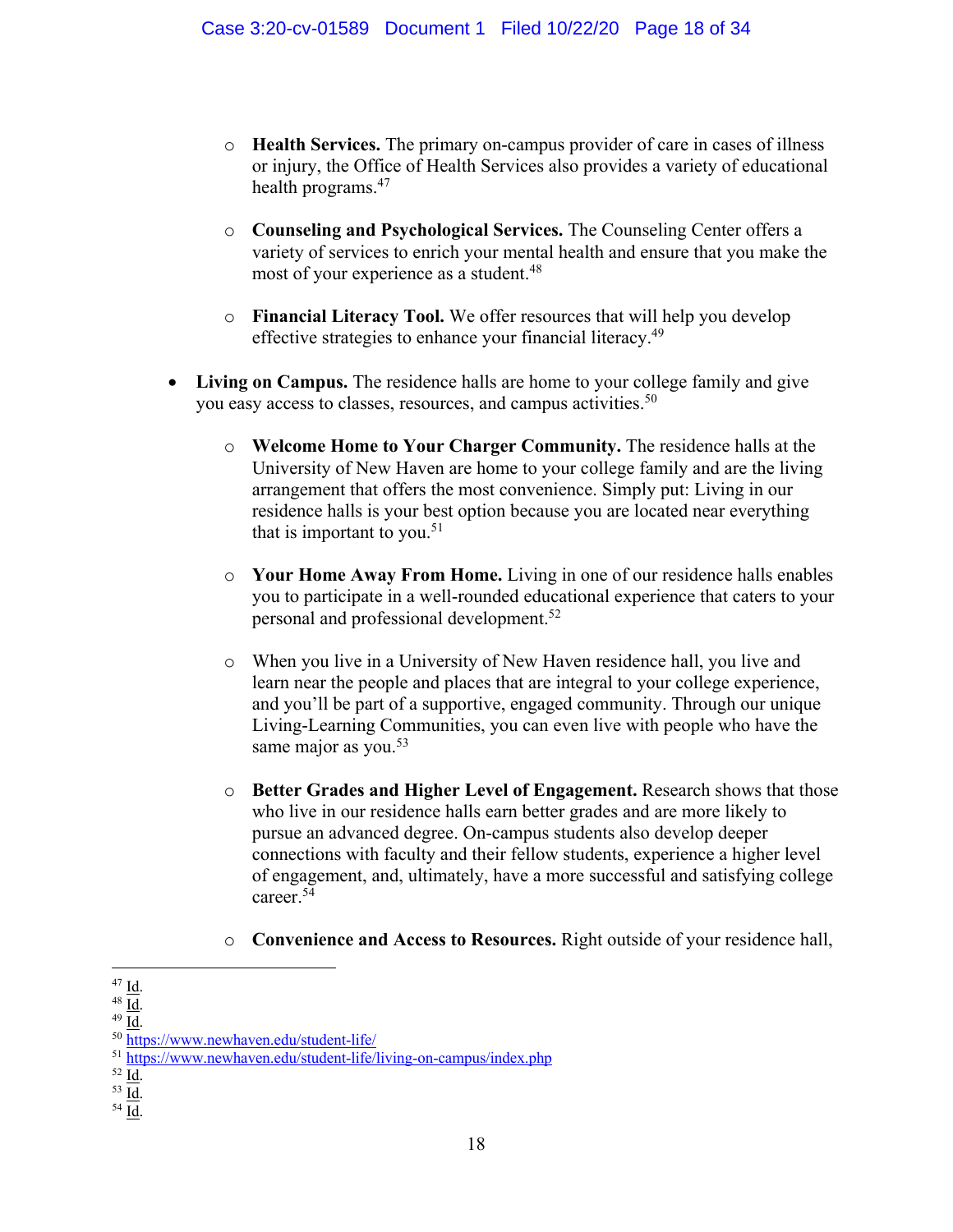you have easy access to your professors and a wealth of campus resources, including the Peterson Library and the Beckerman Recreation Center, which is open nearly 18 hours a day.<sup>55</sup>

- o **It's easier to get involved.** By living on campus, you are more plugged in, and there is always something to do. The Office of Residential Life and the Center for Student Engagement, Leadership, and Orientation annually organize thousands of social, cultural, and academic programs as well as a wide variety of leadership opportunities for students.<sup>56</sup>
- o **A vibrant campus community.** Students who live on campus have the opportunity to immerse themselves in a culturally diverse and lively campus life. These experiences in diversity will benefit you in any endeavor you pursue in the future.57
- o **You'll make friends for life.** Some of your most transformational experiences will take place outside of the classroom. You'll forge lifelong relationships and build people skills that will serve you well throughout your career and in your personal life.<sup>58</sup>
- o **Explore Our Residence Halls.** Living on campus is a once-in-a-lifetime experience. As an on-campus student, you have total access to all that the University has to offer. Don't miss out!<sup>59</sup>
- **Dining Options.** We offer a wide variety of nutritious and balanced meal options to meet your specific tastes, lifestyles, and dietary needs.<sup>60</sup>
	- o **Mouth-Watering Food Options for all Palates.** At the University of New Haven, you have almost instant access to good food and a diversity of cuisine from which to choose. You can even stop by our student-run café for a cup of coffee of gather your friends to go to our fine-dining campus restaurant.<sup>61</sup>
	- o **We Have An Option for You.** Whatever you are in the mood for, we have you covered. Our newly designed Marketplace features a wide variety of stations – from Beach Grill and All-Day Breakfast to Holy Habanero and Hearty American – that cater to all tastes. $62$
	- o Our meals range from old-fashioned comfort foods to those with international flair. Our Simply Serving station caters to those seeking gluten-free, allergy-

 $rac{55}{56}$  <u>Id</u>.<br> $rac{56}{57}$  <u>Id</u>.<br> $rac{57}{58}$  <u>Id</u>.

 $\frac{59}{10}$ .<br> $\frac{1}{10}$ .  $\frac{1}{10}$ .  $\frac{1}{10}$ .  $\frac{1}{10}$ .  $\frac{1}{10}$ .  $\frac{1}{10}$ .  $\frac{1}{10}$ .  $\frac{1}{10}$ .  $\frac{1}{10}$ .  $\frac{1}{10}$ .  $\frac{1}{10}$ .  $\frac{1}{10}$ .  $\frac{1}{10}$ .  $\frac{1}{10}$ .  $\frac{1}{10}$ .  $\frac{1}{10}$ .  $\frac{1}{10}$ .  $\frac{$ 

<sup>61</sup> https://www.newhaven.edu/student-life/dining-options/index.php

<sup>62</sup> Id.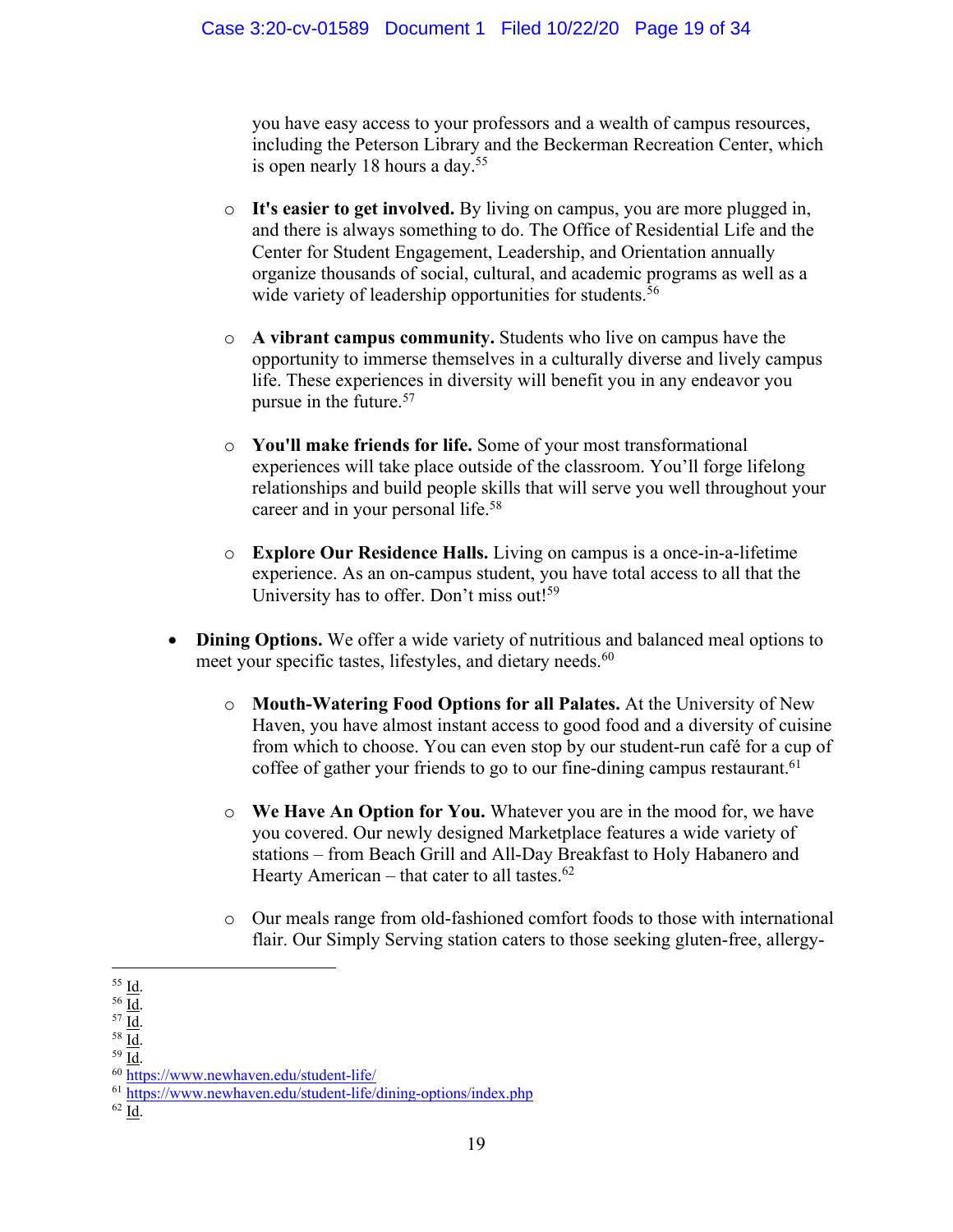free, vegan, or vegetarian foods.<sup>63</sup>

- o You'll also find minimally processed, non-GMO, antibiotic- and hormonefree options on the menu.<sup>64</sup>
- o **Good Eats.** Enjoy gourmet-quality cuisine at Food on Demand, a technologydriven restaurant experience – you'll order digitally using a touch-screen kiosk – where the possibilities are as wide as your imagination.<sup>65</sup>
- o In addition to your individually prepared meal, you'll enjoy unlimited salad, dessert, and beverages, all in a great space in Westside Hall – our newest residence hall – to connect with your friends and the community. $66$
- o Looking for a mid-day snack or a late-night bite to eat? Stop by one of our eight retail locations that feature everything from sushi to freshly baked pastries to mega smoothies. If you are a commuter, you don't have to miss out on all the great food.<sup>67</sup>
- **Commuter Resources.** We strongly encourage our commuter students to take advantage of the many opportunities available to students who choose to live off campus.<sup>68</sup>
	- o **Your Home Away From Home.** You don't have to live on campus to immerse yourself in the complete University of New Haven experience. Commuter students are highly encouraged to take advantage of the many opportunities to get connected to the campus.69
	- o **Make the Most of Your Time as a Charger.** Even if you don't live in one of our residence halls, there is so much for you to do outside of the classroom and in the surrounding communities that the University of New Haven will quickly become your second home. The Undergraduate Student Government Association and Graduate Student Council are available to advocate for you and to enrich your experience as a student. There is something for everyone. Take advantage of these co-curricular learning opportunities, and make sure you get the most out of your educational experience.<sup>70</sup>
- **Graduate Student Services.** The University helps graduate students meet the challenges of balancing work, family, and academics.<sup>71</sup>

<sup>&</sup>lt;sup>63</sup> Id.<br>
<sup>64</sup> Id.<br>
<sup>65</sup> Id.<br>
<sup>66</sup> Id.<br>
<sup>68</sup> https://www.newhaven.edu/student-life/

<sup>69</sup> https://www.newhaven.edu/student-life/commuter-resources/index.php

 $\frac{70}{71}$  https://www.newhaven.edu/student-life/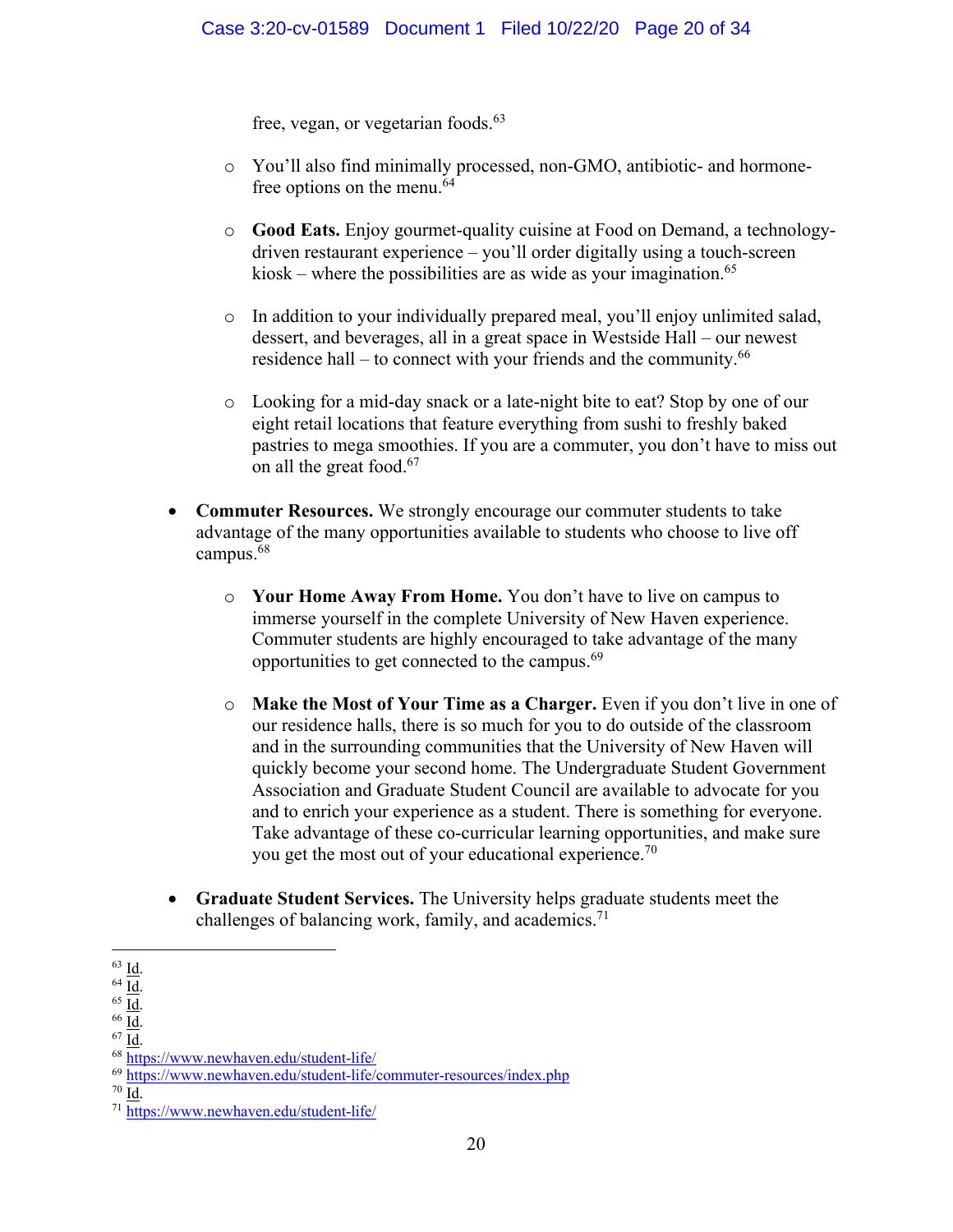- o **Live, Learn, Explore.** At the University of New Haven, we understand the unique responsibilities you have as a graduate student. Whether you are working full-time and pursuing your degree in the evenings, or you are a fulltime student living in Connecticut for the first time, the Office of Graduate Student Services will help you make the most of your time as a graduate student.72
- o From the luxury apartments at The Atwood and the surrounding college-town atmosphere, to the access you'll have to the rich culture of New England and New York City, to the on-campus programs that enable you to present your research to the campus community, you will find a wealth of opportunities to take part in a well-rounded graduate school experience.<sup>73</sup>
- o You can also take a leadership position with the Graduate Student Council or participate in the many social events in the Greater New Haven area that are designed to help you create lifelong connections with your classmates.<sup>74</sup>
- o The supportive community and the many resources you'll have access to will help ensure you are well prepared for personal and professional success.<sup>75</sup>
- **Career Development Center.** The University's Career Development Center which has been ranked among the best in the country by *The Princeton Review* – offers support from your first day on campus.<sup>76</sup>
	- o **Career Development.** From help choosing the right major or switching to a better fit – to internships and co-ops, résumé building, interview training, and job listings in your field, our goal is to connect you with the services and resources you need to map out the career you envision.<sup>77</sup>
	- o At the University of New Haven, we re-imagined how career development should work and created an approach that is integrative instead of merely transactional. That means future career success is built right into your entire academic experience.78
	- o It also means that everyone in the University is involved in Career Development, not just a few dedicated staff members. It really does take a village, in our opinion, to sow the seeds of a successful career — from faculty members who design career-focused curricula, to Resident Assistants who are

 $^{72}$  https://www.newhaven.edu/student-life/graduate-student-services/index.php  $^{73}$  Id.

<sup>&</sup>lt;sup>74</sup>  $\overline{Id}$ .<br><sup>75</sup> <u>Id</u>.<br><sup>76</sup> https://www.newhaven.edu/student-life/

<sup>77</sup> https://www.newhaven.edu/student-life/career-development-center/index.php

<sup>78</sup> Id.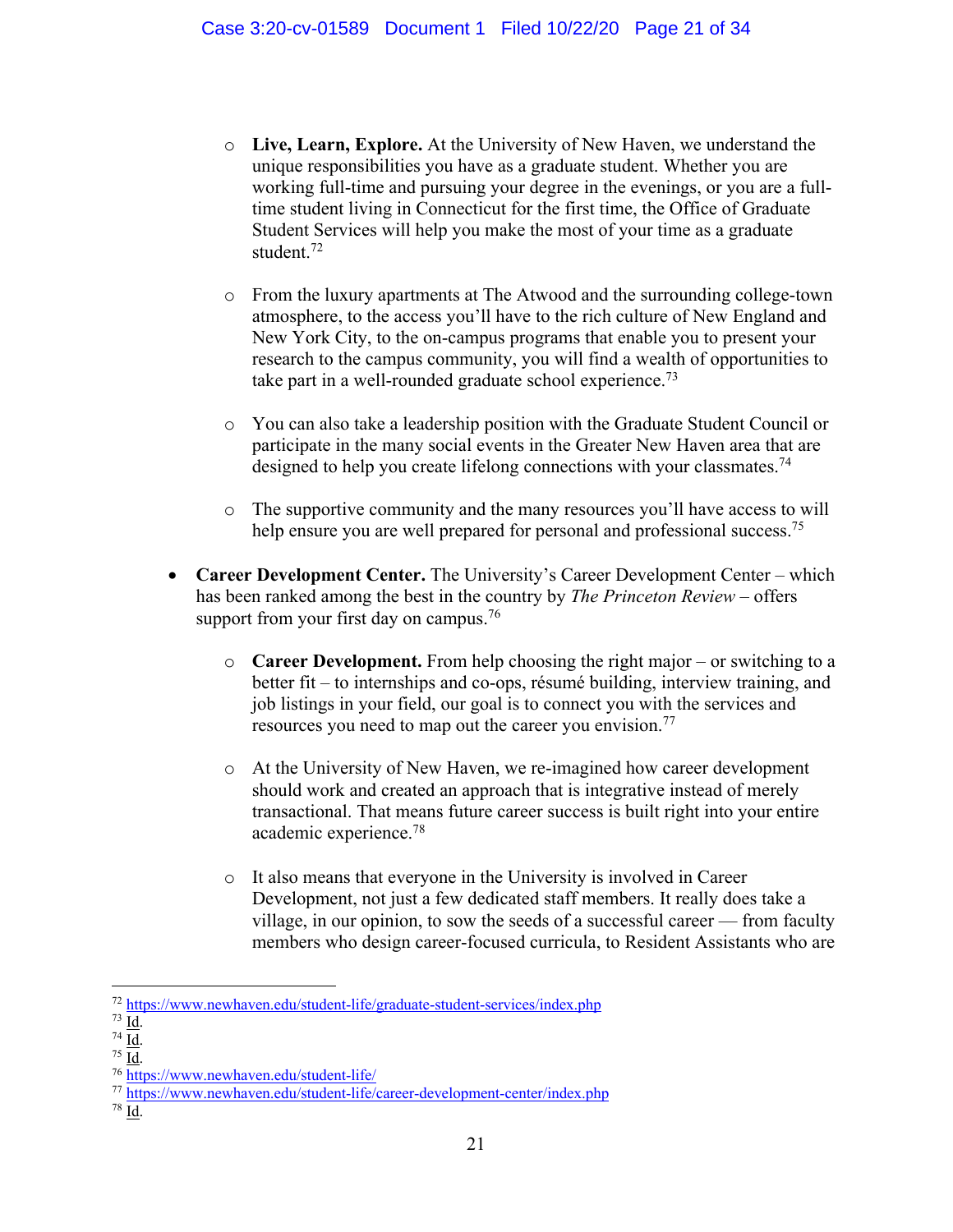intensely engaged in setting up career workshops and seminars, to the many campus events where career development is always a presence, to mini career fairs that are discipline-focused instead of come-one-come-all events. And that's only a small sample of what you can expect.<sup>79</sup>

- o For undergraduates, graduate students, alumni, and employers, Career Development is more than an office at the University of New Haven. It's a philosophy — and it's our culture.<sup>80</sup>
- **Military & Veteran Student Services**. Through the Military & Veteran Services Team, you will have the support you need to achieve your goals in this next phase of your life.81
	- o **Your Success Continues Here**. Through the Military & Veteran Services Team, you will have the support you need to achieve your goals in this next phase of your life. Our programs at the University of New Haven will help you excel in the classroom, connect with other service members, and allow you access to all the services and resources available to ensure your success. Our dedicated staff members who work specifically with our military/student veterans and their dependents are there so that you will always know to whom and where to turn when you need help.82
	- o **Our Community**. Joining the community at the University of New Haven means having access to all of the tools necessary to succeed, the support needed to get your goals accomplished, and the support needed along the way to ensure it all gets done. Whether in the classroom or in the field, our team of dedicated staff/students is here to ensure your success.<sup>83</sup>
	- o **Academics.** At the University of New Haven, we provide the solid foundation of knowledge and skills you need to succeed at any career path you choose. Check out our Undergraduate and Graduate programs, and find your major.<sup>84</sup>
	- o **Join Our Family.** The University of New Haven is home to over 300 military/student veterans and dependents, as well as nearly 100 ROTC cadets. So, no matter what your program or schedule, you're sure to run into a fellow Soldier, Sailor, Airman, or Marine.<sup>85</sup>
- **Orientation**. The University's comprehensive orientation program eases the transition to college life, and welcomes new students and their families into the

 $\frac{79}{80}$  <u>Id</u>.<br><sup>80</sup> <u>Id</u>. 81 https://www.newhaven.edu/student-life/

<sup>82</sup> https://www.newhaven.edu/veterans/

 $rac{83}{84}$   $rac{Id}{Id}$ .<br> $rac{85}{10}$ .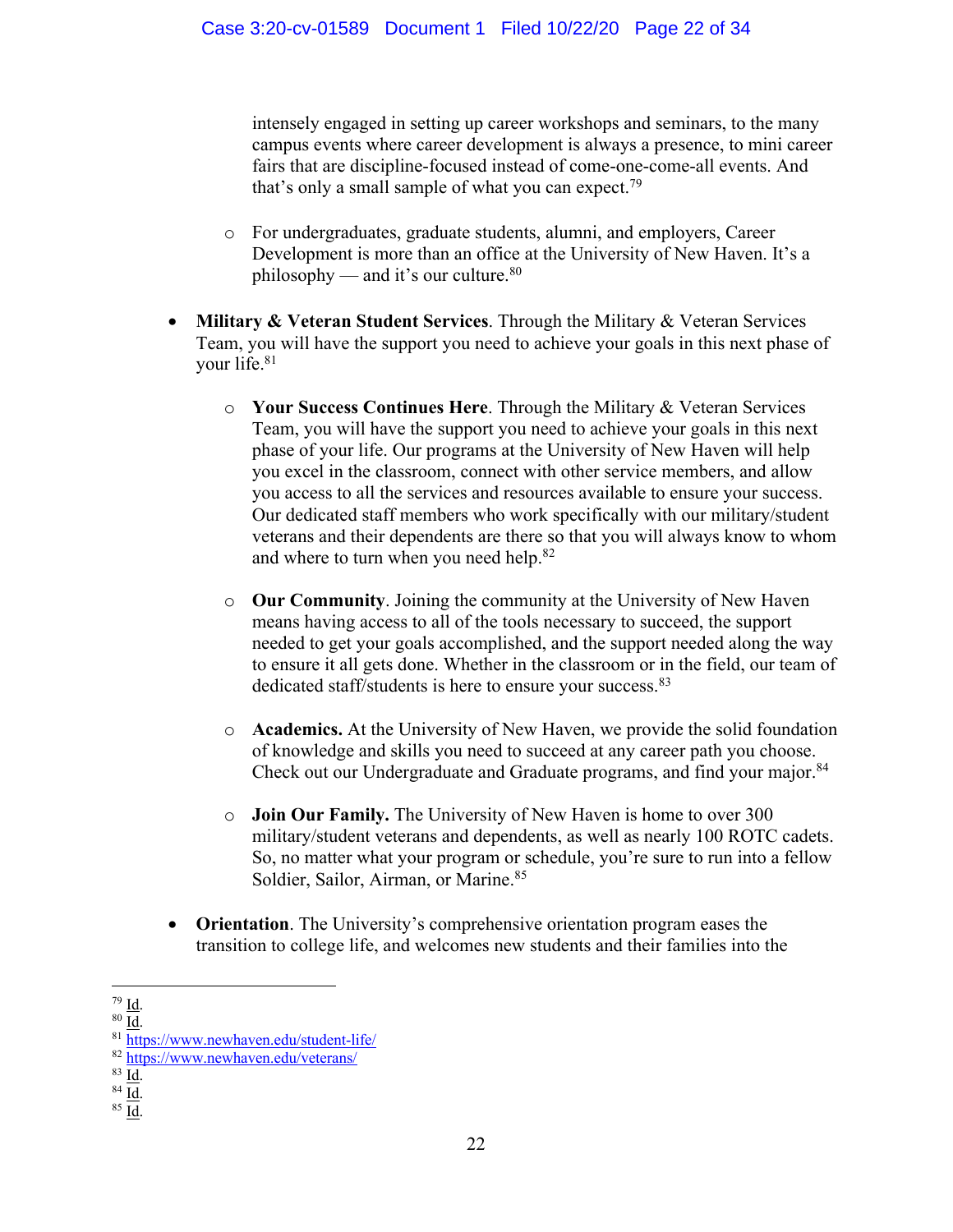University community.86

• **Campus Store**. The University's Campus Store is the one-stop place to get textbooks, supplies, University apparel, and more!<sup>87</sup>

72. Students seeking more information about the University can connect to Defendant through its numerous official social media accounts.

73. Based upon these advertisements and other promises and inducements made by Defendant, those prospective students who were interested in enrolling at the University after consuming the marketing materials described above were invited to complete applications, and some were selected for and offered admission.

74. When a student is offered admission to the University, that student receives a number of further communications and has a number of additional interactions with Defendant.

75. Initially, the student will receive an official offer letter. For example, at least one version of Defendant's acceptance letter read, "You'll see that there are many reasons why we think UNH is the right place for you! Please make sure that you take some time to **visit our campus** if you haven't done so already. Even if you have, we invite you to come and visit again. A personal visit through our **Charger Day** program is a great way to learn more about what UNH has to offer," before concluding with, "I look forward to welcoming you to campus!"

76. According to Defendant's publications, paying an enrollment deposit is the first step to officially joining the University community.

77. As mentioned above, "accepted students," and their families, are invited to attend "Charger Day" (which is hosted on Defendant's campus) where Defendant again attempts to convince such students to accept their offers of admission by highlighting the University's

<sup>86</sup> https://www.newhaven.edu/student-life/

 $87$  Id.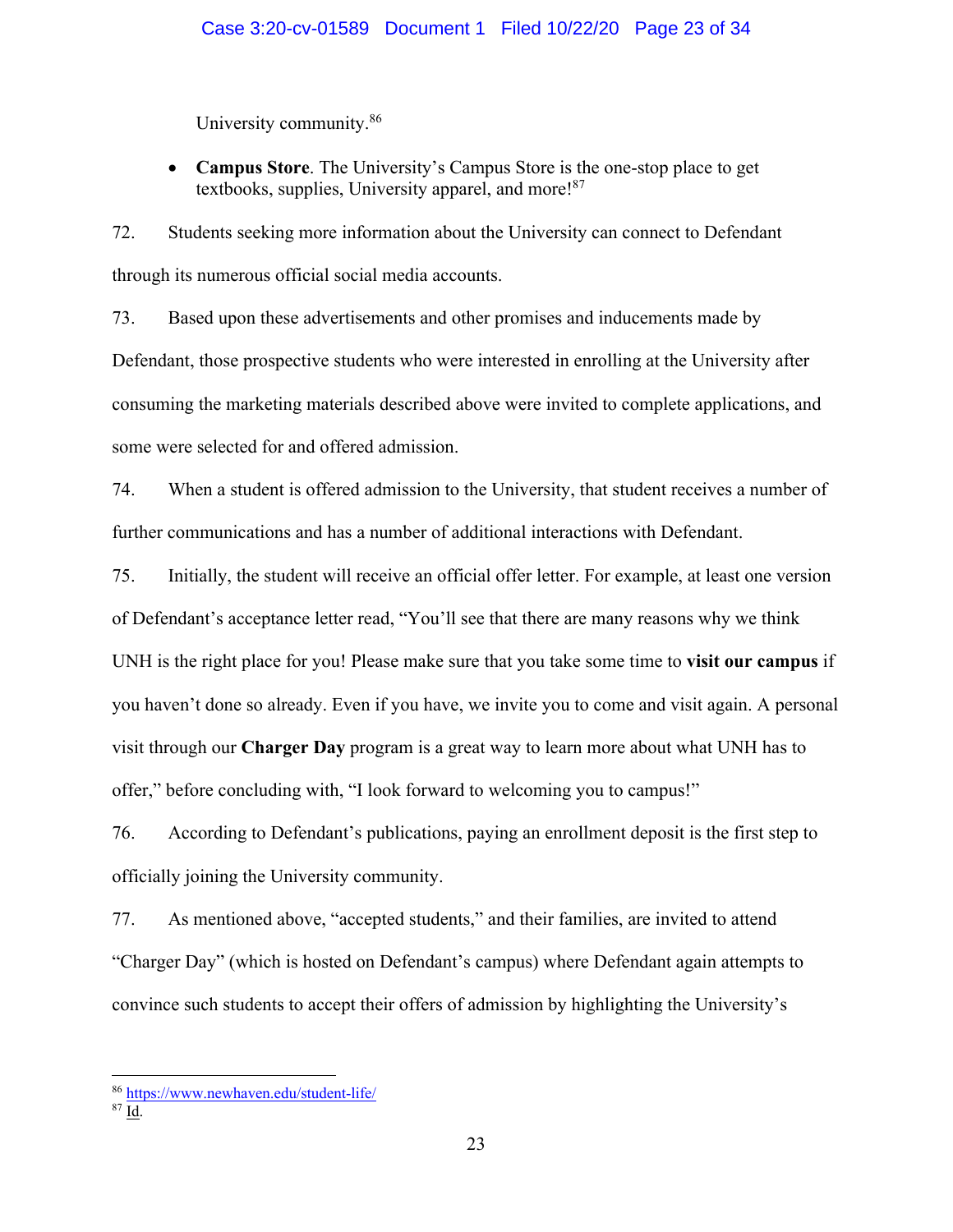location and the many benefits of being on campus.

78. During this time, prospective students are again given a tour of campus, sit in on an

actual college course, and have the opportunity to hear from faculty and current students about

all the benefits University of New Haven's location has to offer:<sup>88</sup>

# **Charger Days**

# A Personalized Campus Visit for Accepted Students!

The University of New Haven cordially invites you to participate in our most personalized and unique campus visit program, Charger Day! Our Charger Day Program allows you to find out what it is really like to be a student at the University of New Haven!

Our admissions staff would like to make sure that each accepted student gets the best experience possible when visiting the University of New Haven campus. In order to do this, we have put together a program that allows you to do a number of different things during your specialized visit. These personal visits are a great way for accepted students to decide if the University of New Haven is the right place for them!

79. When students officially accept their offers, they are flooded with a number of other communications from the school each again referencing the University of New Haven "community" and extolling the virtues of the on-campus experience.

80. Before the start of their first semester, students are required to attend a mandatory new student orientation program on-campus, called SOAR, where new students are able to meet their classmates, learn more about academic and student life and the University.

81. Once students make it through orientation [and for returning students], it comes time to register for classes. This is another area where Defendant specifically emphasizes the distinction between its in-person and online class offerings through the academic catalogs and course listings on the website.

<sup>88</sup> https://www.newhaven.edu/admissions/undergraduate/visit/charger-days/index.php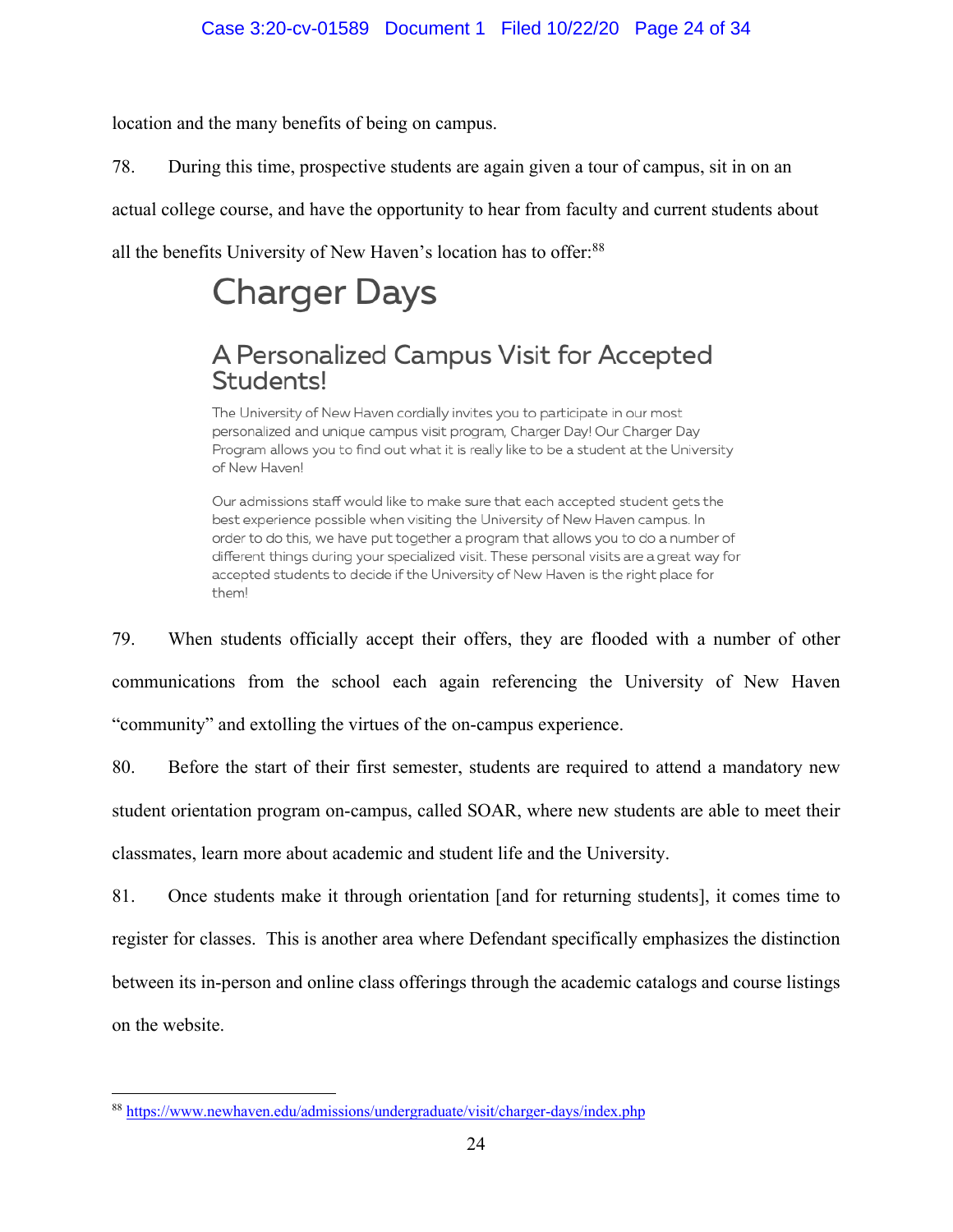### Case 3:20-cv-01589 Document 1 Filed 10/22/20 Page 25 of 34

82. As previously mentioned, Defendant uses a separate website for its online programs.<sup>89</sup>

83. Each of Defendant's tuition and fees are listed separately on the University's Bursar website with specific tuition and fees charged depending on student status (Full-Time Day, Part-Time Day, Part-Time Evening, Residential, etc.).<sup>90</sup>

84. Defendant's online variant, however, charges tuition and fees depending on the chosen online program.<sup>91</sup>

85. When students log into their myCharger accounts during the registration period to select their in-person classes, each class is listed not only by description, but also by meeting time, professor, and physical classroom location.

86. Upon registration, students in many of Defendant's on-campus schools and programs were subject to strict personal attendance requirements as set forth in various departmental policies and handbooks, evidencing Defendant's requirement and the student's acceptance of the requirement that such students physically attend such classes on campus.

87. That Defendant offered to provide, and members of the Tuition Class expected to receive, instruction on the physical campus is further evidenced by the parties' prior course of conduct.

88. Each day for the weeks and months leading up to March 14, 2020, students attended physical classrooms to receive in-person instruction, and Defendant provided such in-person instruction.

89. Likewise, upon information and belief, most students were provided with syllabi and other documents that referenced class meeting schedules, locations, and physical attendance requirements.

 $\frac{89}{90}$  See https://online.newhaven.edu.<br><sup>90</sup> https://www.newhaven.edu/about/departments/bursars/tuition/undergraduate-2020-2021.php ; See also http://catalog.newhaven.edu/content.php?catoid=20&navoid=1196 for 2019 tuition rates.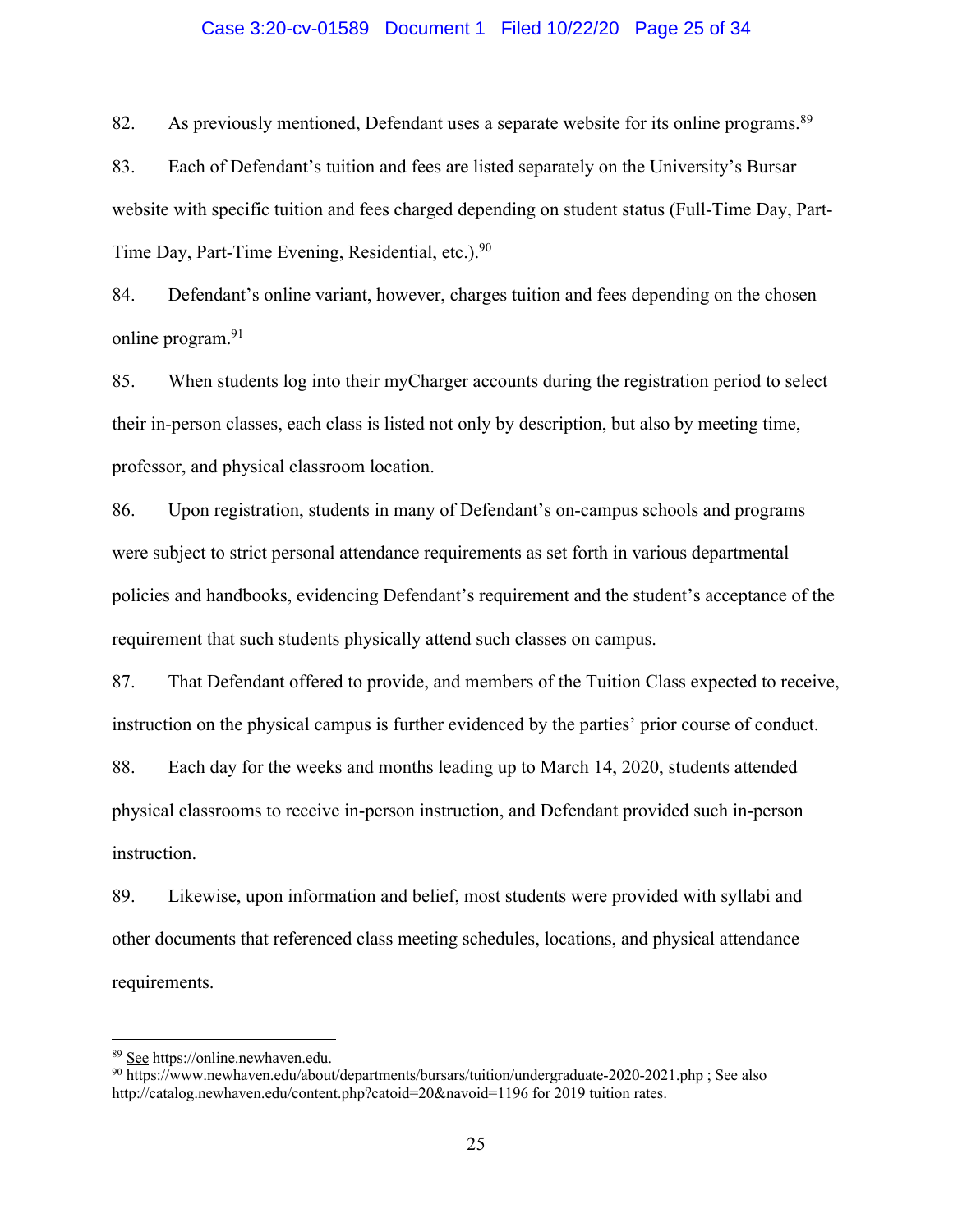### Case 3:20-cv-01589 Document 1 Filed 10/22/20 Page 26 of 34

90. Each day for the weeks and months prior to announced closures, students had access to the full campus.

91. Accordingly, it is clear that Defendant offered to provide live, in-person education, together with a full on-campus experience and that members of the Tuition Class accepted that offer by paying tuition and attending classes during the beginning of the Spring 2020 semester.

92. It is also clear that Defendant recognized and treated online enrollment vs. on-campus enrollment as two separate and distinct products.

93. In addition to maintaining separate websites and charging separate tuition prices, Defendant published a separate academic calendar and course schedule for online courses.

94. Unlike registration for on-campus courses which list the days, start/end times, instructors, and location, registration for online courses only state instructors and credits, with its location listed as "ONLINE."

95. Based on mutual assent, plaintiff and other members of the Tuition Class fulfilled their end of the bargain when they paid tuition for the Spring 2020 semester, either by paying out of pocket or by using student loan financing, or otherwise.

96. However, the University breached the contract with Plaintiff and other members of the Tuition Class by moving all classes for the Spring 2020 semester to online distance learning platforms, and eliminating the on-campus experience without reducing or refunding tuition accordingly.

97. This cause of action does not seek to allege "educational malpractice."

98. Rather, it is clear from the facts and circumstances that Defendant offered two separate and distinct products, one being live, in-person, on-campus education, with its featured ancillary and related services, and the other being online distance education.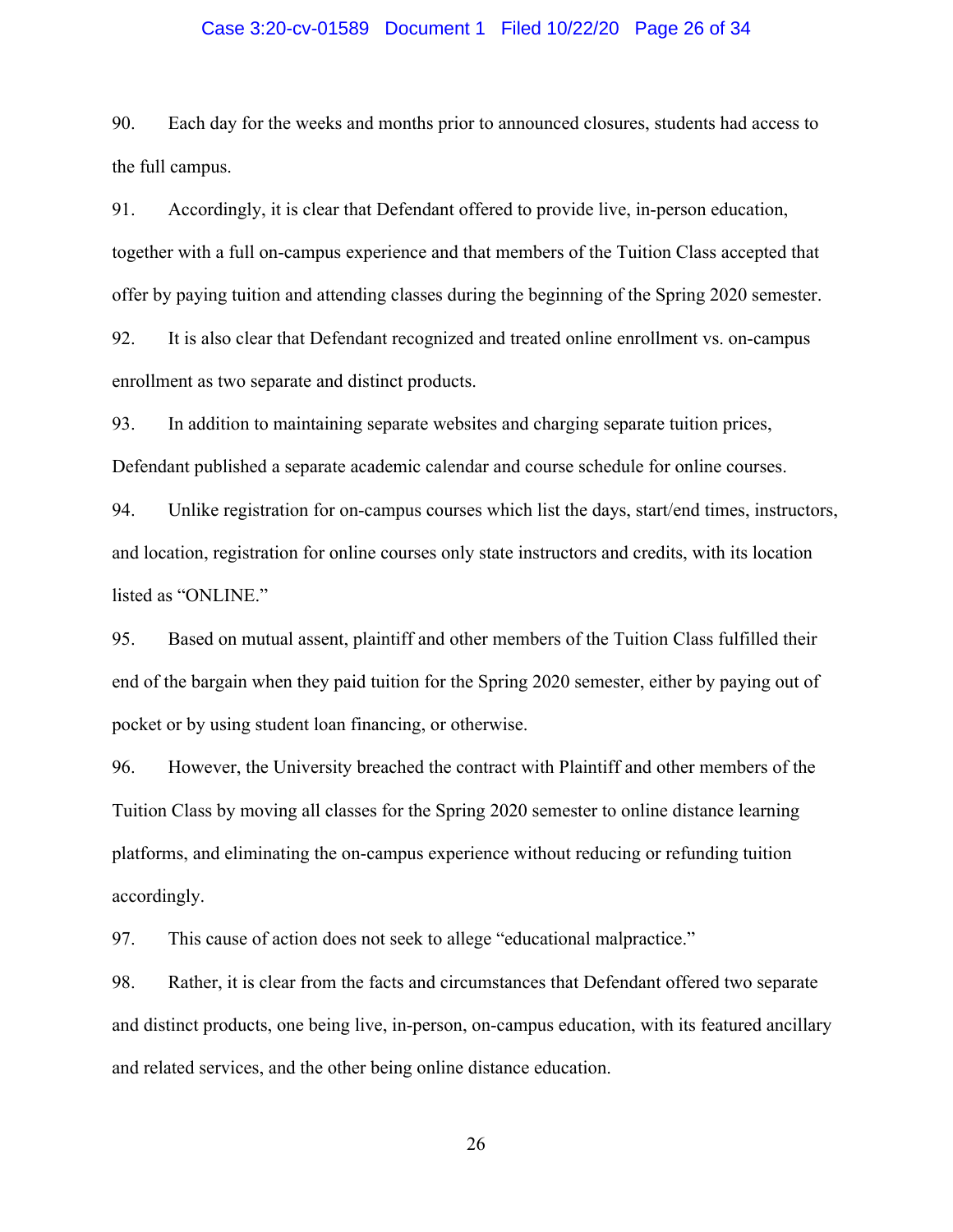### Case 3:20-cv-01589 Document 1 Filed 10/22/20 Page 27 of 34

99. Plaintiff and members of the Tuition Class accepted Defendant's offer for live in-person, on-campus education and paid valuable consideration in exchange.

100. However, after accepting such consideration from Plaintiff and other members of the Tuition Class, Defendant provided a materially different product, which deprived Plaintiff and other members of the Tuition Class of the benefit of the bargain for which they had already paid.

101. Defendant retained tuition monies paid by Plaintiff and other members of the Tuition Class, without providing them the full benefit of their bargain.

102. Plaintiff and other members of the Tuition Class have suffered damage as a direct and proximate result of Defendant's breach amounting to the difference in the fair market value of the services and access for which they contracted, and the services and access which they actually received.

103. As a direct and proximate result of Defendant's breach, Plaintiff and other members of the Tuition Class are legally and equitably entitled to damages, to be decided by the trier of fact in this action, to include disgorgement of the difference between the fair market value of the online learning provided versus the fair market value of the live, in-person instruction in a physical classroom on a physical campus with all the attendant benefits for which they contracted.

### **FOR A SECOND COLLECTIVE CAUSE OF ACTION UNJUST ENRICHMENT**

### **(Plaintiff and Other Members of the Tuition Class)**

104. Plaintiff incorporates by reference all preceding allegations as though fully set forth herein.

105. Plaintiff brings this count on behalf of himself and other members of the Tuition Class. 106. This claim is pled in the alternative to, and to the extent it is determined a contract does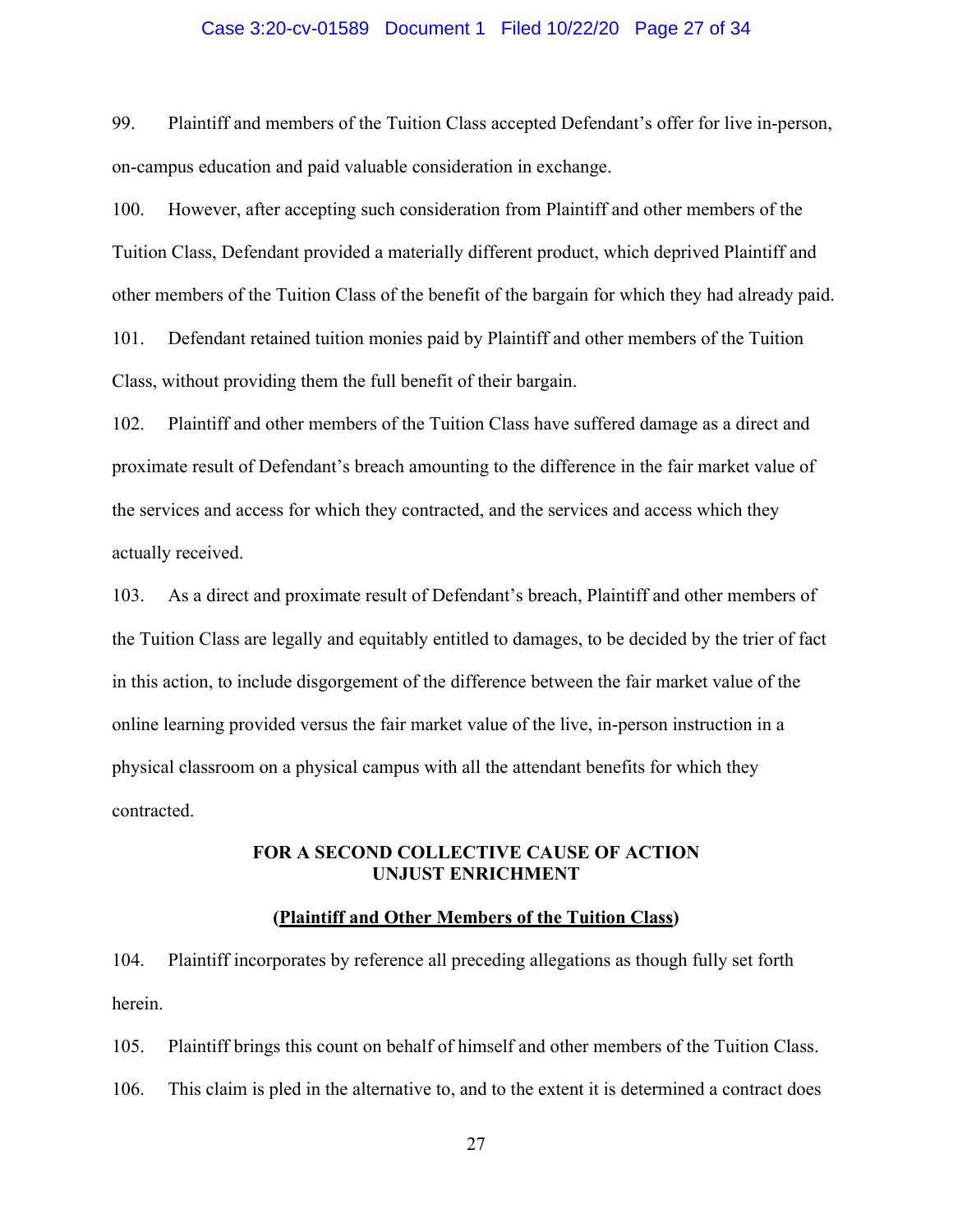### Case 3:20-cv-01589 Document 1 Filed 10/22/20 Page 28 of 34

not exist or otherwise apply, the contract-based claim set forth in the First Cause of Action above.

107. Plaintiff and other members of the Tuition Class paid substantial tuition for live, inperson instruction in physical classrooms on a physical campus.

108. Plaintiff and other members of the Tuition Class conferred a benefit on Defendant when they paid this tuition.

109. Defendant has realized this benefit by accepting such payment.

110. However, Plaintiff and members of the Tuition Class did not receive the full benefit of their bargain.

111. Instead, Plaintiff and other members of the Tuition Class conferred this benefit on Defendant in expectation of receiving one product, *i.e.*, live in-person instruction in a physical classroom along with the on-campus experience of campus life as described more fully above, but they were provided with a materially different product carrying a different fair market value, *i.e.*, online instruction devoid of the on-campus experience, access, and services.

112. Defendant has retained this benefit, even though Defendant has failed to provide the services for which the tuition was collected, making Defendant's retention unjust under the circumstances.

113. As a result of closing campus and moving classes online, Defendant saved significant sums of money in the way of reduced utility costs, reduced maintenance and staffing requirements, reduced or eliminated hours for hourly employees, reduced or eliminated hours for paid work study students, and otherwise.

114. Simply put, it is significantly cheaper to operate a remote, on-line campus than a fully open physical campus. But even if it was not, it is not the product that students were offered and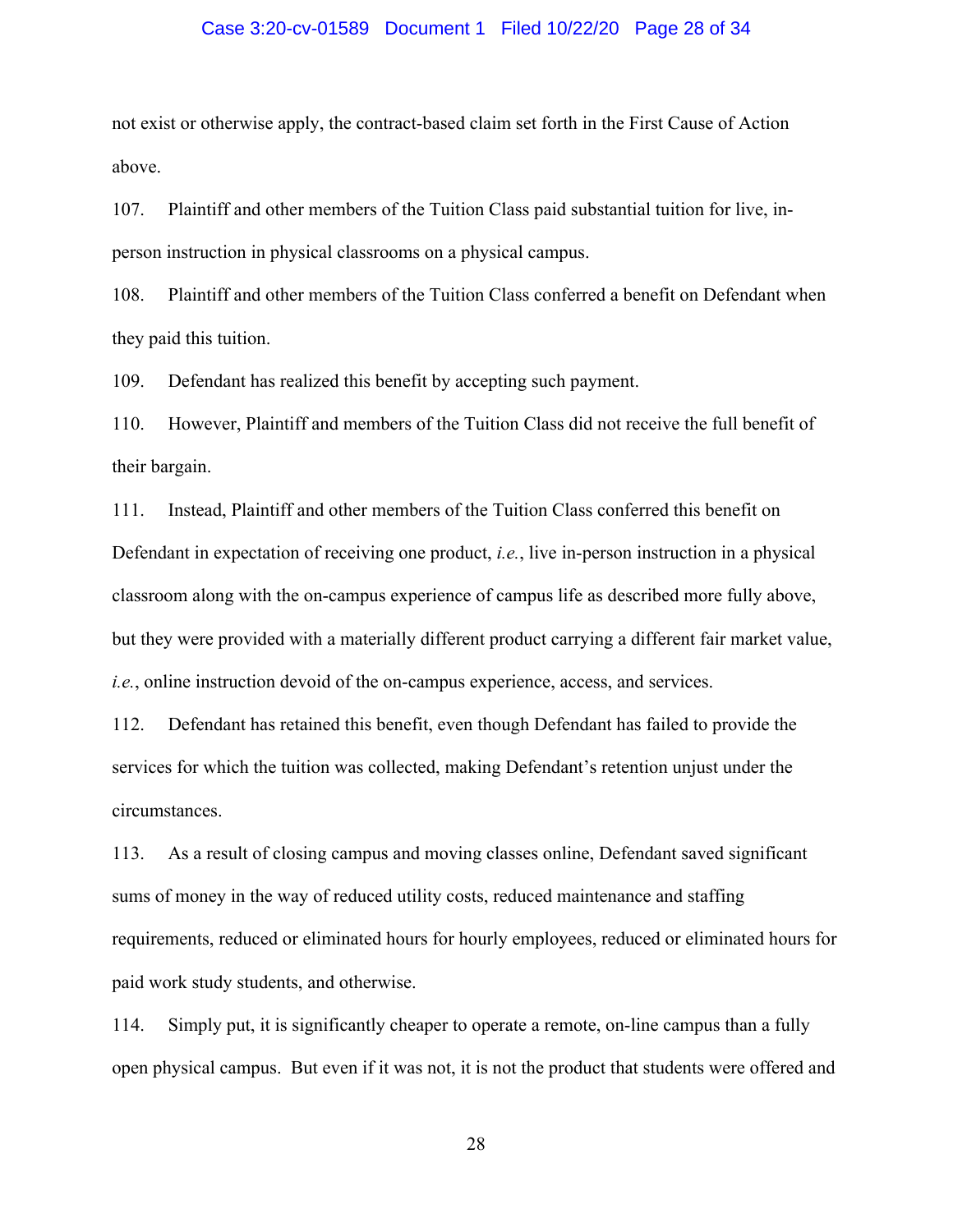### Case 3:20-cv-01589 Document 1 Filed 10/22/20 Page 29 of 34

not the product the students expected to receive.

115. Equity and good conscience require that the University return a portion of the monies paid in tuition to Plaintiff and other members of the Tuition Class.

116. This is particularly true where, as here, Defendant's campus is supported by millions of dollars in endowment funds, while its students, upon information and belief, do not have access to such immense financial resources, and further where, upon information and belief, a substantial portion of its students have incurred substantial debt to finance an educational experience that they did not receive.

117. At the same time, Defendant received significant aid from the federal government, of which, Defendant has retained \$2.3 million for itself as opposed to passing that along to students. 118. Defendant should be required to disgorge this unjust enrichment to the extent that Defendant has retained more than the fair market value for the product that Defendant was able to provide.

### **FOR A THIRD COLLECTIVE CAUSE OF ACTION BREACH OF CONTRACT**

### **(Plaintiff and Other Members of the Fees Class)**

119. Plaintiff incorporates by reference all preceding allegations as though fully set forth herein.

120. Plaintiff brings this count on behalf of himself and other members of the Fees Class.

121. In addition to tuition, Defendant charges a number of mandatory fees.

122. In its publications and, particularly on its website, Defendant specifically describes the nature and purpose of each fee.

123. Some fees apply broadly to all or certain groups of students, while other fees are program or course based.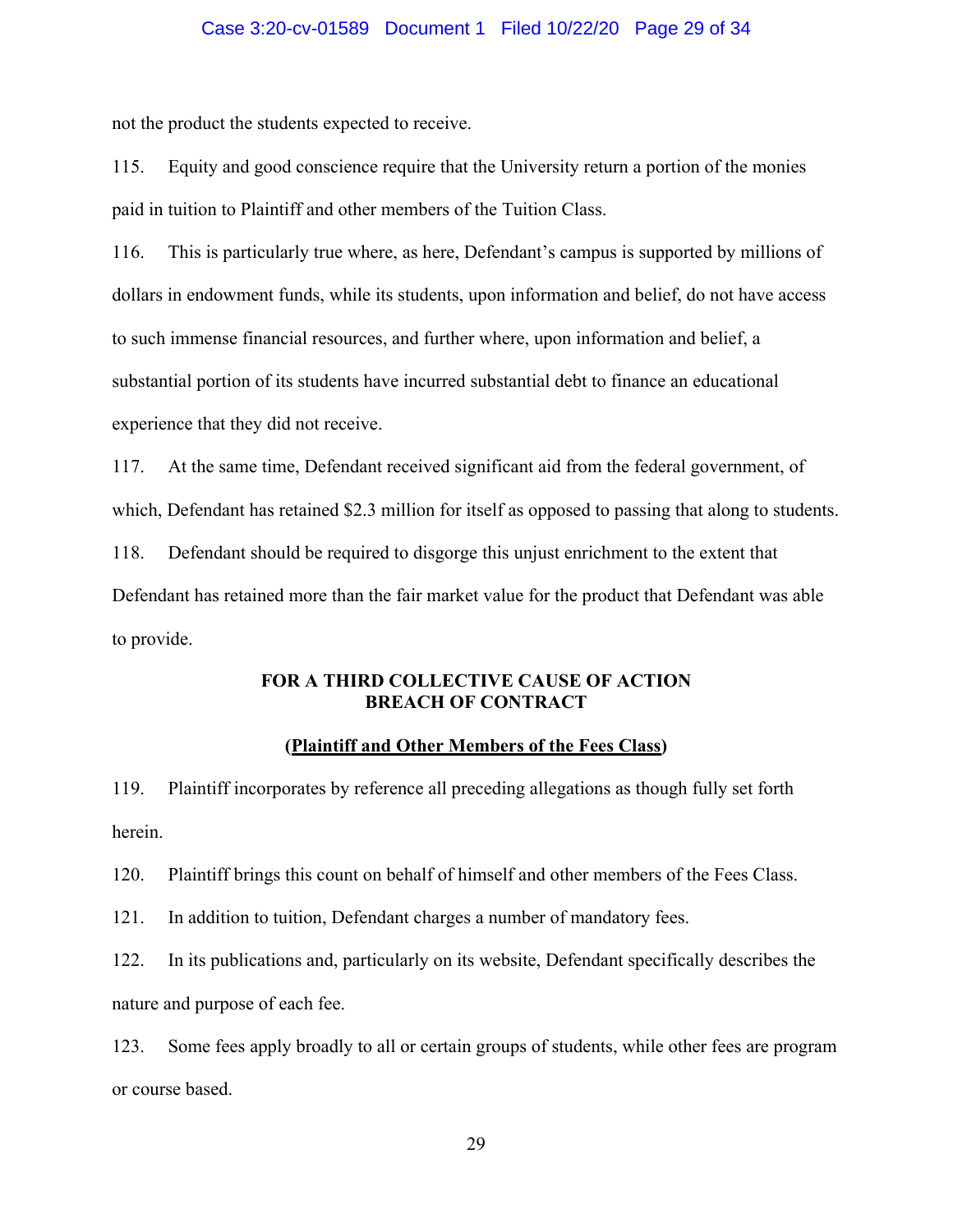### Case 3:20-cv-01589 Document 1 Filed 10/22/20 Page 30 of 34

124. Such fees are set forth not only in amount but also in description and purpose on the website.

125. Plaintiff and the Fees Class entered into contracts with the University which provided that Plaintiff and other members of the Fees Class would pay certain fees for or on behalf of students and, in exchange, the University would provide services related to those fees, such as access to student activities, athletics, wellness centers, libraries, etc.

126. Plaintiff and other members of the Fees Class fulfilled their end of the bargain when they paid these fees for the Spring 2020 semester either out-of-pocket or by using student loan financing, or otherwise.

127. The University breached the contract with Plaintiff and the other members of the Fees Class by moving all classes for the Spring 2020 semester to online distance learning platforms, constructively evicting students from campus, and closing most campus buildings and facilities. 128. The University retained fees paid by Plaintiff and other members of the Fees Class, without providing them the full benefit of their bargain.

129. Plaintiff and other members of the Fees Class have suffered damage as a direct and proximate result of Defendant's breach, including but not limited to being deprived of the value of the benefits and services the fees were intended to cover.

130. As a direct and proximate result of Defendant's breach, Plaintiff and the Fees Class are legally and equitably entitled to damages, to be decided by the trier of fact in this action, to include but not be limited to disgorgement of the pro-rata amount of fees that was collected but for which services were not provided.

### **FOR A FOURTH COLLECTIVE CAUSE OF ACTION UNJUST ENRICHMENT**

### **(Plaintiff and Other Members of the Fees Class)**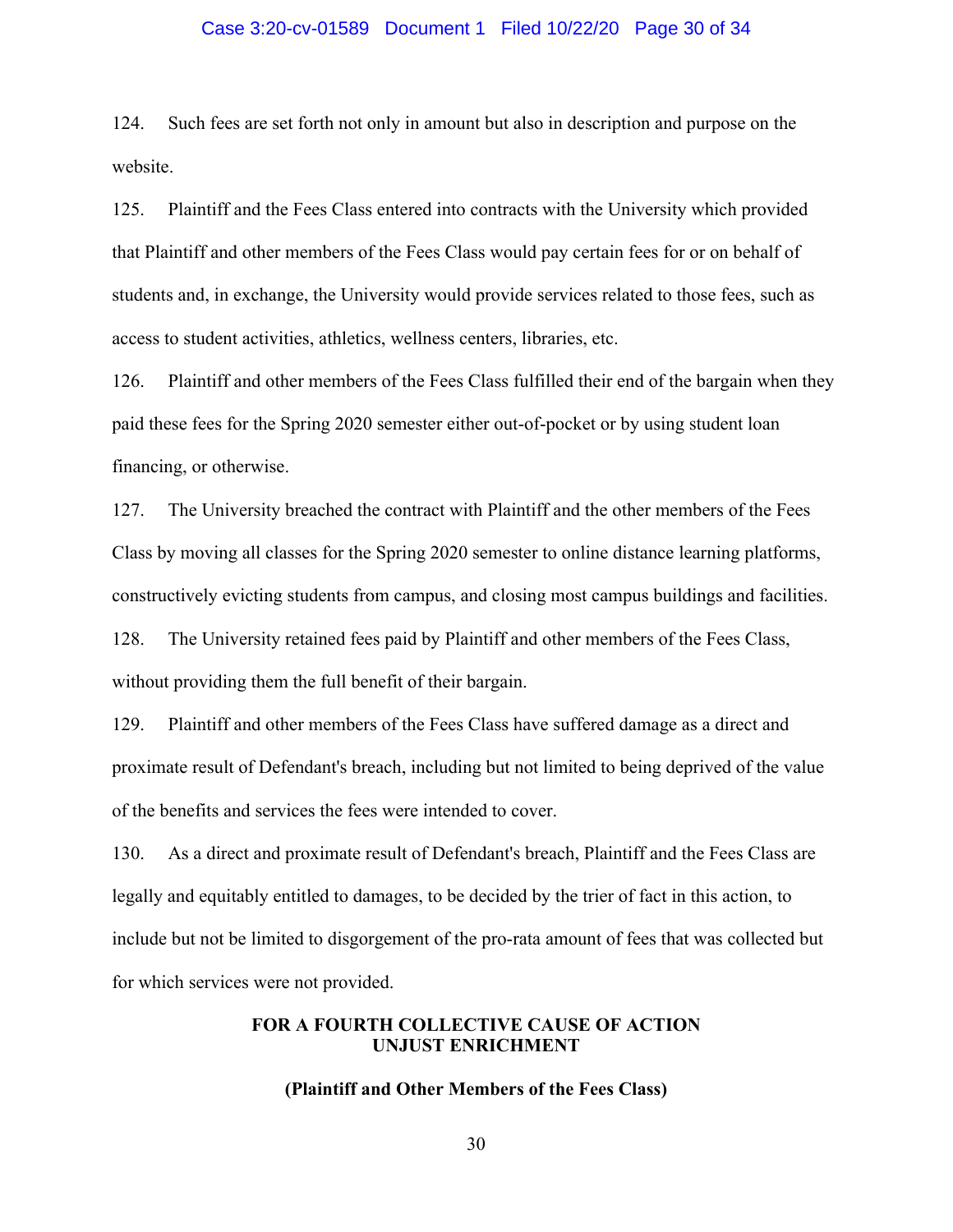### Case 3:20-cv-01589 Document 1 Filed 10/22/20 Page 31 of 34

131. Plaintiff incorporates by reference all preceding allegations as though fully set forth herein.

132. Plaintiff brings this count on behalf of himself and other members of the Fees Class.

133. This claim is pled in the alternative to, and to the extent it is determined a contract does not exist or otherwise apply, the contract-based claim set forth in the Third Cause of Action above.

134. Defendant has received a benefit at the expense of Plaintiff and other members of the Fees Class to which it is not entitled.

135. Plaintiff and other members of the Fees Class paid substantial student fees for on campus benefits and services and did not receive the full benefit of the bargain.

136. Plaintiff and other members of the Fees Class conferred this benefit on Defendant when they paid the fees.

137. Defendant has realized this benefit by accepting such payment.

138. Defendant has retained this benefit, even though Defendant has failed to provide the services for which the fees were collected, making Defendant's retention unjust under the circumstances.

139. As a result of closing campus and moving classes online, Defendant saved significant sums of money in the way of reduced utility costs, reduced maintenance and staffing requirements, reduced or eliminated hours for hourly employees, reduced or eliminated hours for paid work study students, and otherwise.

140. Simply put, it is significantly less expensive to operate a remote, on-line campus than a fully open physical campus.

141. Equity and good conscience require that the University return a pro-rata portion of the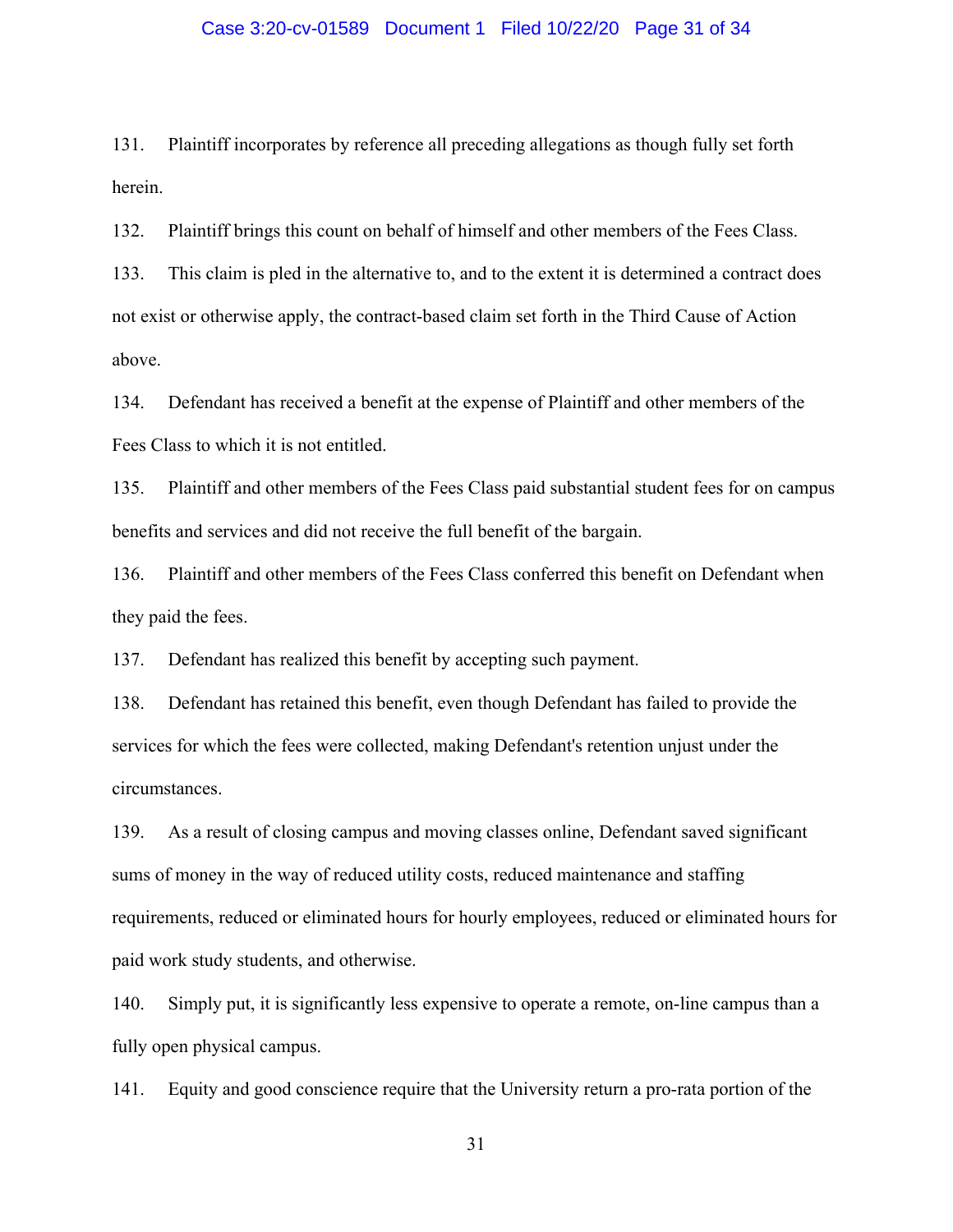### Case 3:20-cv-01589 Document 1 Filed 10/22/20 Page 32 of 34

monies paid in fees to Plaintiff and other members of the Fees Class.

142. This is particularly true where, as here, Defendant's campus is supported by millions of dollars in endowment funds, while its students, upon information and belief, do not have access to such immense financial resources, and further where, upon information and belief, a substantial portion of its students have incurred substantial debt to finance an educational experience that they did not receive.

143. At the same time, Defendant received significant aid from the federal government, of which, Defendant has retained \$2.3 million for itself as opposed to passing that along to students. 144. Defendant should be required to disgorge this unjust enrichment to the extent that Defendant has retained more than the fair market value for the product that Defendant was able to provide.

### **PRAYER FOR RELIEF**

**WHEREFORE**, Plaintiff, individually and on behalf of members of the Class(es), pray for judgment in their favor and against Defendant as follows:

- a. Certifying the Classes as proposed herein, designating Plaintiff as Class representative, and appointing undersigned counsel as Class Counsel;
- b. Declaring that Defendant is financially responsible for notifying the Class members of the pendency of this action;
- c. Declaring that Defendant has wrongfully kept monies paid for tuition and fees;
- d. Requiring that Defendant disgorge amounts wrongfully obtained for tuition and fees;
- e. Awarding injunctive relief as permitted by law or equity, including enjoining Defendant from retaining the pro-rated, unused monies paid for tuition and fees;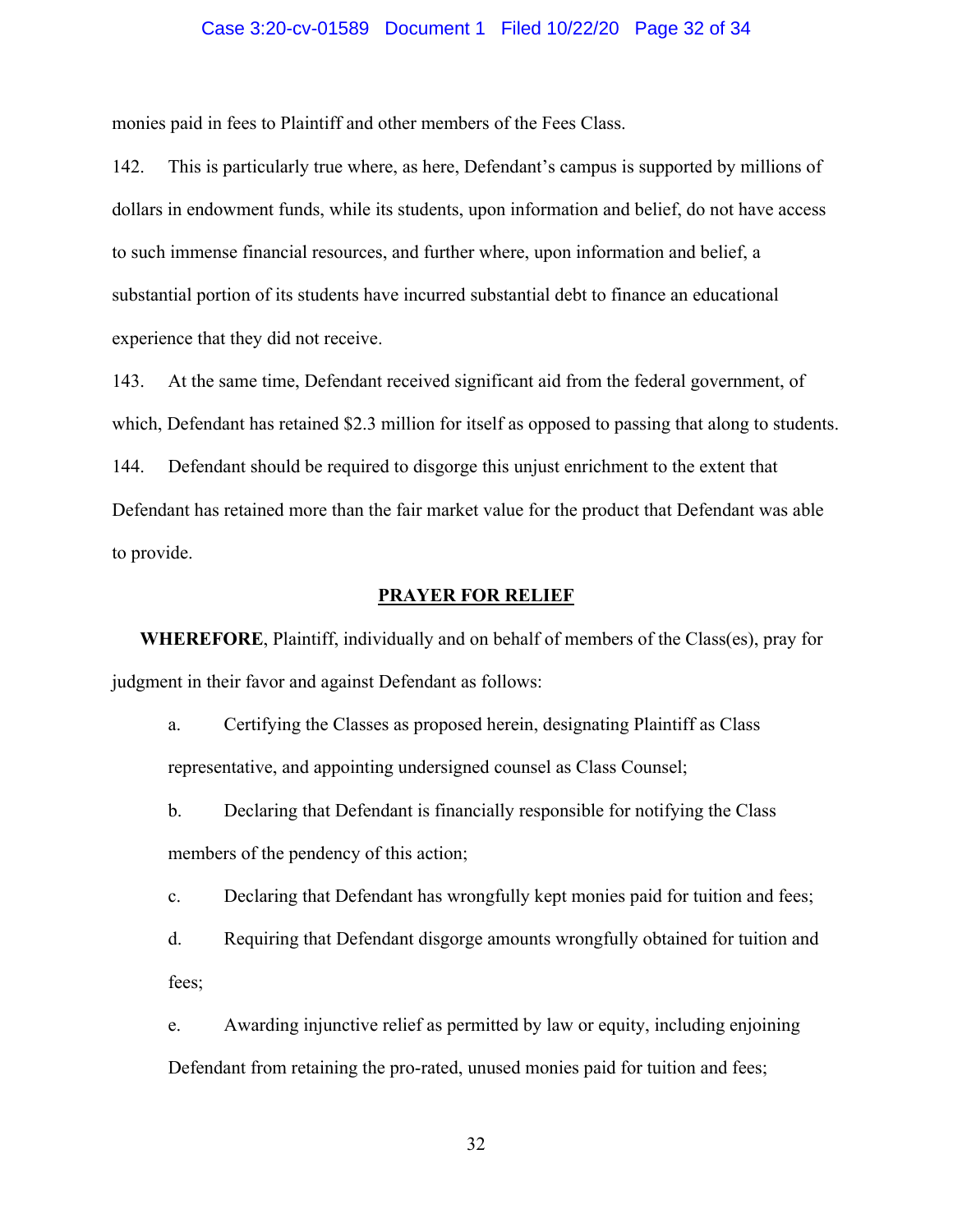### Case 3:20-cv-01589 Document 1 Filed 10/22/20 Page 33 of 34

f. Scheduling a trial by jury in this action;

g. Awarding Plaintiff's reasonable attorney's fees, costs and expenses, as permitted by law;

h. Awarding pre and post judgment interest on any amounts awarded, as permitted by law; and

i. Awarding such other and further relief as may be just and proper.

### **DEMAND FOR JURY TRIAL**

Pursuant to Rule 38 of the Federal Rules of Civil Procedure, Plaintiff demands trial by

jury in this action of all issues so triable.

This 22nd day of October, 2020

### **TOPTANI LAW PLLC**

*/s/Edward Toptani* Edward Toptani 375 Pearl Street, Suite 1410 New York, NY 10038 (212) 699-8930 edward@toptanilaw.com

-and-

### **ANASTOPOULO LAW FIRM, LLC**

Eric M. Poulin\*\* Roy T. Willey, IV\*\* 32 Ann Street Charleston, SC 29403 (843) 614-8888 eric@akimlawfirm.com roy@akimlawfirm.com

-and-

### **MOREA SCHWARTZ BRADHAM FRIEDMAN & BROWN, LLP**